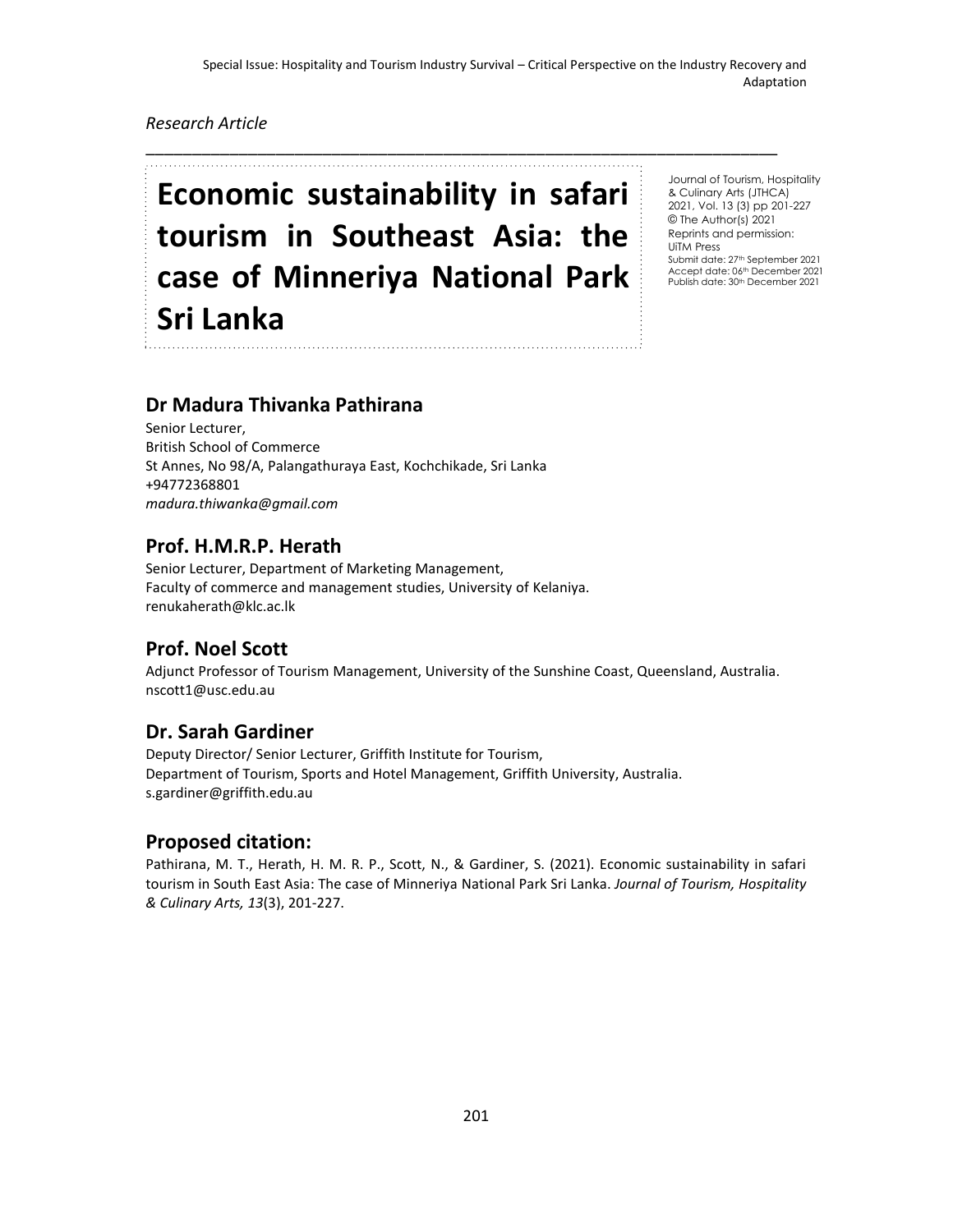# **Abstract**

Safari Tourism in Sri Lanka is a key selling factor for Sri Lanka tourism. However, less attention has been paid to the economic sustainability of the service and driving them to the long-term survival, particularly the extent which the safari tourism is creating value and delivering value to the customer sustainably. Therefore, aim of this paper is to consider about the existing status of the safari tourism operators in Sri Lanka and redeveloping the business model to drive and promote the economic sustainability. This paper is a case study for Minneriya National park. One safari operator has selected based on the level of experience to collect the evidence. Interview guides were prepared using the key model of this paper that is business model canvas. Later, coding was applied to derive the emerging themes and patterns to redevelop the business model. Drawing the research in Minneriya National Park and with the case study operator it reveals the way in how to operate the safari tourism to an economic sustainability. Proposed business model was further explained with the implementation advice with the willingness to implementation of those elements.

**Keywords:** Safari Tourism, Economic Sustainability, Business model, Minneriya National Park

# **1 Introduction**

Wildlife tourism is an important element and has played a significant role in the Sri Lankan tourism after the end of the ethnic war in 2009 (Gnanapala & Jayalath, 2020). Wildlife tourism has become an essential element in South Asian countries for the development of the tourism sector. This is the case of Sri Lanka tourism as well. With the end of the 30 years of ethic war there was a rapid growth in incoming tourists to Sri Lanka coincided with the boom of tourism facilities, tourism services and tourism stakeholders (Perera et al., 2015). Total of Rs. 2,138 million in 2018 was generated from the Wildlife tourism in Sri Lanka (Lugoda, 2020). This is driven the economy toward a dependency on tourism and tourism related income.

The level of dependency of the wildlife tourism sector in Sri Lanka with the incoming international tourists is extremely high. There is a question between the economic sustainability of the wildlife tourism in Sri Lanka and long term survival of the wild life tourism. Substantial literature now discuss about this economic sustainability of wildlife tourism. The characteristics of the wild life tourism was able to attract the international tourists with a significant number and was able to generate a high incomes by providing the expected wild life tourism experience. However, critics argues that this delivery should be economically sustainable to drive the tourism sector to long term survival because this dependency is equal to each other. In the Sri Lankan context it is evidence that the wild life tour operators are driving the business activities to a crisis in economic sustainability in long term with the activities they are performing now. In short, the economic sustainability in wild life tourism operational activities in National park in Sri Lanka remains unfulfilled.

Importantly, this failure of wild life tourism is one of the dominant themes in the Sri Lankan tourism literature as this is directly relates to the long term survival of the tourism industry. Lack of economic sustainability in wild life tourism is visible in most of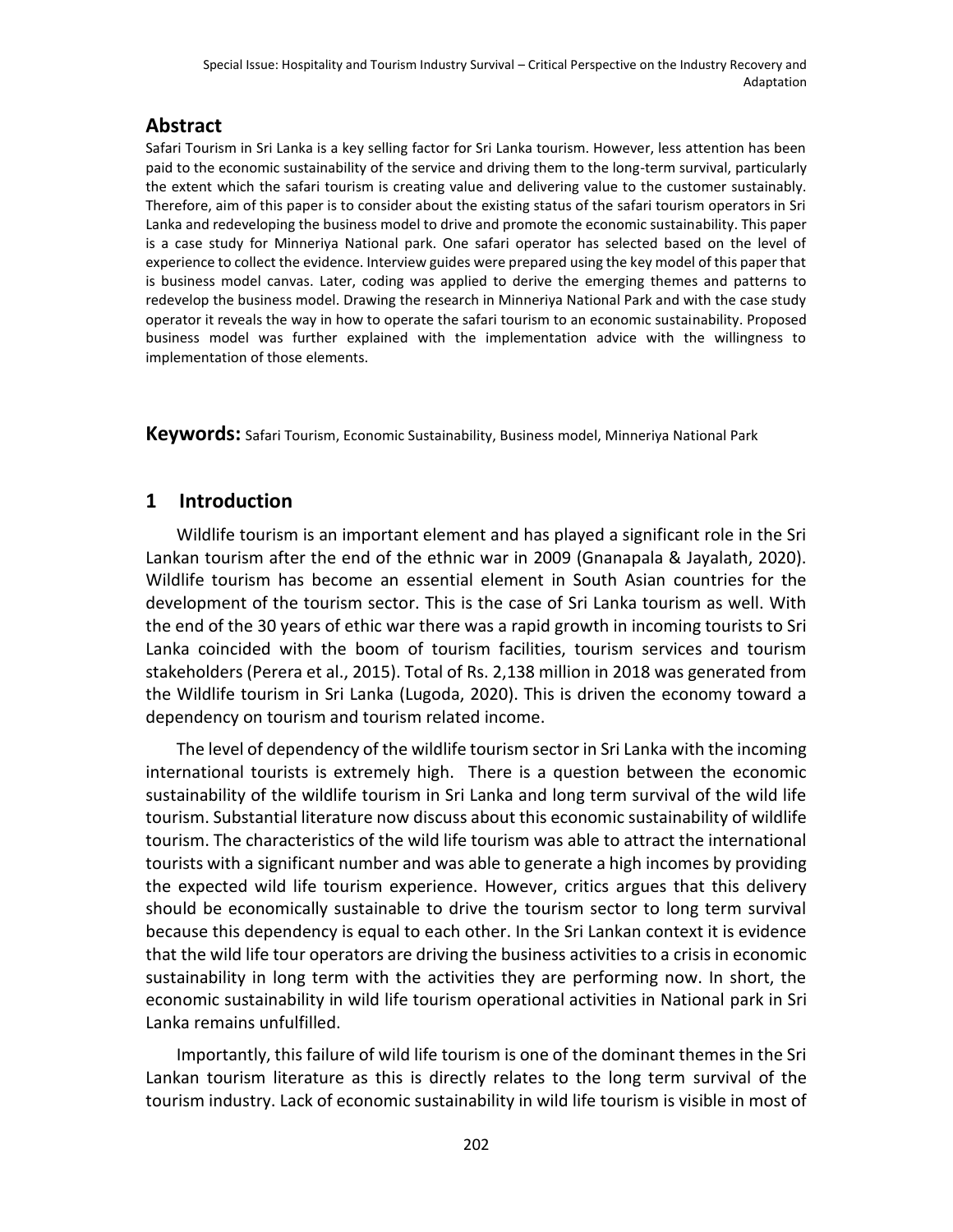the national parks in Sri Lanka as well as in the other South Asian countries. In other words, there will not be a wild life tourism in Sri Lanka if this underdevelopment approach and progress maintained throughout delivery process (Prakash et al., 2019). Wild life tourism in Sri Lanka in particular to this domain is rarely considered from this perspective as attention as given to low level (Sumanapala, 2018). .

The selected case study for this research is Minneriya national park in Sri Lanka. This national park is world famous for the wild elephant and elephant gatherings at lakes (Oriel et al., 2021). Minneriya national park has received a consistent growth in terms of number of visitors over the last decades (Ranasinghe et al., 2019). However park and related stakeholders has received limited attention for the development aspects (Jeremy et al, 2017). The purpose of this paper is to pay the attention to driving the wildlife tourism operators (Safari) who are serving Minneriya National Park to the economic sustainability to have a long-term survival with their service delivery. Paper aim to develop long-term survival recommendation through a business model redevelopment to the safari operators in Minneriya National Park as that is the only option for the safari operators in Sri Lanka to look forward in long-term. Furthermore, the directions for the tour operators to make the delivery long term survival were restricted. Therefore, this paper not only filling the literature gap, but also develop the necessary directives for the wild life tour operators on how to make their business economically survive in long term. In addition to that, businesses that opt for economic sustainability are the best contributors for the economic and social sustainability (Zadek & Tuppen, 2000).

To achieve these key objectives, first task is reviewing the economic sustainability and then discussing the Wild life tourism in Minneriya national park with the application of the economic sustainability.

# **2 Literature Review**

## **2.1 Economic Sustainability in Safari Tourism: Vulnerabilities**

According to the UNWTO (2021) wild life tourism is known as interactions and observations a tourist or a viewer maintain with local animals and plant life in their natural habitats. Further UNWTO (2021) indicated wild life tourism is includes ecotourism, safari tourism, mountain tourism etc… Safari tourism or the wild life tourism occurs with the nature, national parks and the wild life in those areas. 7% of the world tourism represented by the wild life tourism as mentioned by the UNWTO (2021) and it is predicted to grow 3% annually. Market size of the wild life tourism estimated to 12 million trips annually.

Safari is the most accepted and common wording for the tourism based on wildlife watching. Same as the other destinations safaris are taking place by using four-wheel drive vehicles and observing the wildlife either by staying inside the parks or by travelling throughout the parks.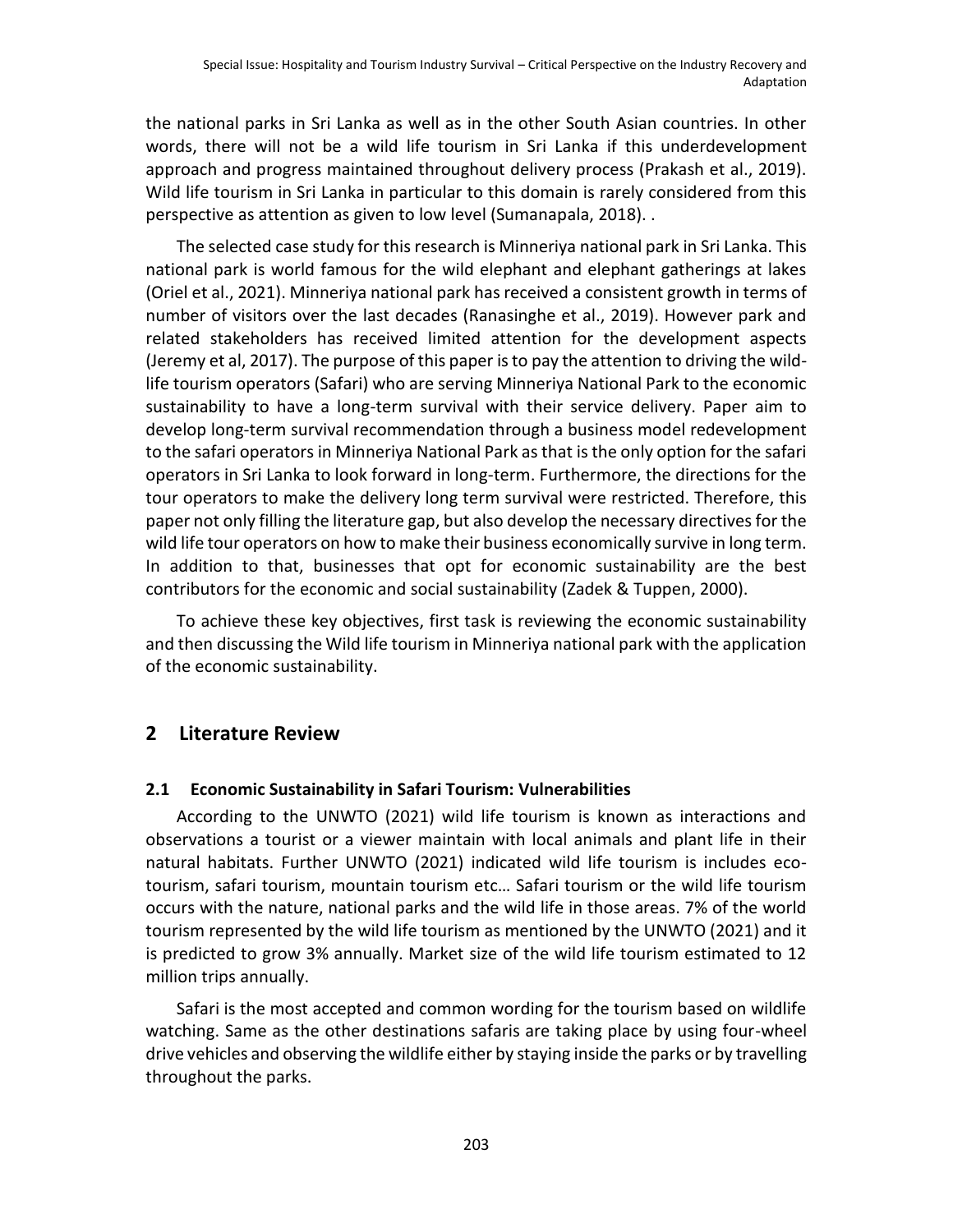Key challenges the wild life is facing nowadays are poaching, illicit trade of wildlife products, wild life crimes and increasing loss of habitat and loss of range. As mentioned by World Tourism Organization (2014) the wild life crimes are getting increased due to poverty, lack of law enforcement, political influence and changes in the consumer behavioural patterns. However, the wild life tourism is getting increased with the development of the social media channels and other communication methods (Prakash et al., 2019). Nevertheless, this has resulted in rising number of tourists and challenging further to the conservation issues (Prakash et al., 2019).

Economic value of the safari tourism can be defined as the economic impact of the activities performed by the safari tourism. These economic impacts could be positive either negative or it could be direct, indirect. World Tourism Organization (2014) mentioned economic impact as creation of employment opportunities, positive and negative externalities to the stakeholders, revenues from taxes and other public charges, foreign exchange earnings from the inbound tourists and the related multiplier effects. In Sri Lankan perspective only few studies gathered the economic figures and the economic values of the safari tourism that discuss based on the location and the national park. However, the available studies indicating economic value of the safari tourism is underestimated in Sri Lanka and performing without having a clear meaning of the economic value (Perera et al., 2015; Prakash et al., 2019).

#### **2.2 Safari Tourism Development in Sri Lanka**

Given the attractions of the Sri Lanka wildlife tourism, Sri Lankan tourism industry is attracting many international tourists to the safari tourism during December to April and July to September. Nevertheless, the best time for safari tourism is the dry season as most of the wild animals are gathering around the waterholes (Lugoda, 2020). In 2019 Sri Lanka was awarded as Asia's Best Destination for Wildlife Tourism at the Top Asia Corporate Ball (Lugoda, 2020).

Sri Lanka got nearly 26 national parks and can observe more than 400 species which includes mammals, birds, butterflies etc… Most preferred big animals are elephants, leopards, whales and bears and they are getting attracted large crowd of international tourists annually (Suresh et al., 2021). However, Safari tourism in Sri Lanka has given the attention to only few national parks and few species that considered an unfortunate incident. Apart from that, this attention to few national parks has developed congestions in the national parks, unlawful behavior in the national parks and disturbance to the wildlife.

Figures reveal increases in revenue for wildlife tourism industry in Sri Lanka. Sri Lanka Tourism Development Authority (SLTDA) indicated revenue from the national parks are getting increased (prior to the Easter Sunday attack and COVID-19 pandemic pressure) and number of arrivals are getting increased. Among all the national parks in Sri Lanka Yala National Park is the highest revenue generating national park and which was able to generate nearly Rs 684,661,000 in 2018 (Lugoda, 2020). According to the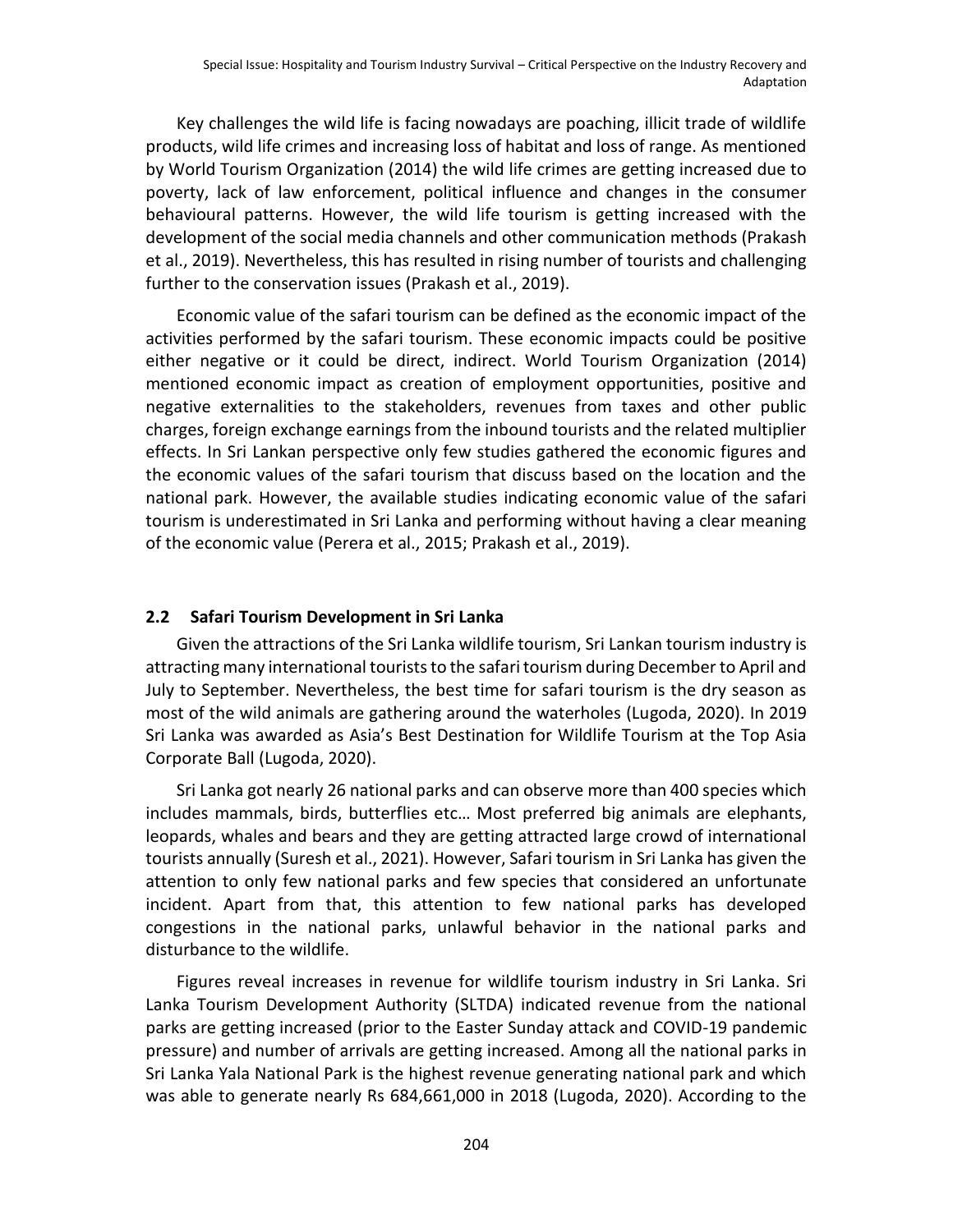Department of wildlife conservation following figure 1 depicts a summary of national parks in Sri Lanka.



Figure 1: *Map of protected areas in Sri Lanka Source: Department of Wildlife Conservation (2012)*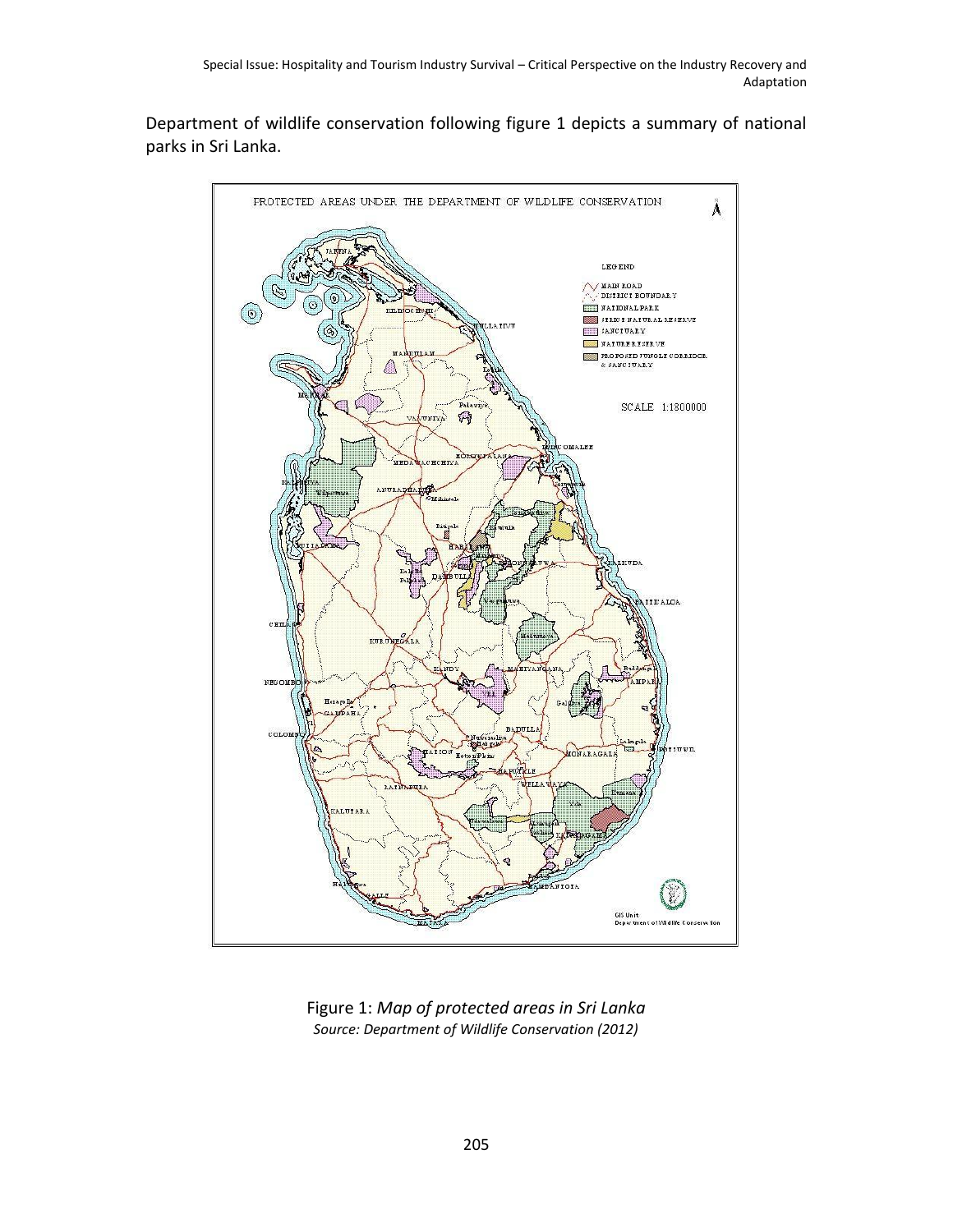## **2.3 Minneriya National Park**

Minneriya National park designated as a national park in August 1997. Park is a world famous national park for wild life gatherings in Sri Lanka. Park lies in Polonnaruwa District in the North Central Province Sri Lanka. The main entrance located in Habarana to Polonnaruwa main road. Minneriya National park exist with a 9,411 hectares. Moreover, the park is lies within the Minneriya- Giritale Nature Reserve (Blocks I, II, III and IV) and Sigiriya Sanctuary. Adding more, this is the catchment of the three main lakes as mentioned earlier Minneriya lake and Giritale lake and Prakram Samudra lake.



*Figure 2: Map of Minneriya National Park Source: Department of wildlife conservation Sri Lanka (DWC) (2012)*

During the season more than hundreds of elephants gathering to the reservoirs that are located inside the park. This is recognized as the largest Asian elephant gathering in the world (DWC, 2008). However, even during the off season hundreds of those wild elephants are roaming around the park and around the Minneriya Lake (DWC, 2008). Season is known as the dry season that make the elephants to gather to lakes which is July to September. During the evening the elephants are more active and walking toward the lakes especially between 2pm to 6pm. Not only about the Asian elephant, there is a possibility of viewing deer, peacocks, monkeys etc… which make a visitor thrilled with the wild life viewing and unforgettable journey. In addition to the species, Minnneriya Park associated with flora and fauna that are specific the park (DWC, 2008).

There is always a competition for the selection of the best parks to view the animals in Sri Lanka (Rathnayake, 2016). Nevertheless, Minneriya remains some degree of independence for the above mentioned elephant gathering (DWC, 2008). However,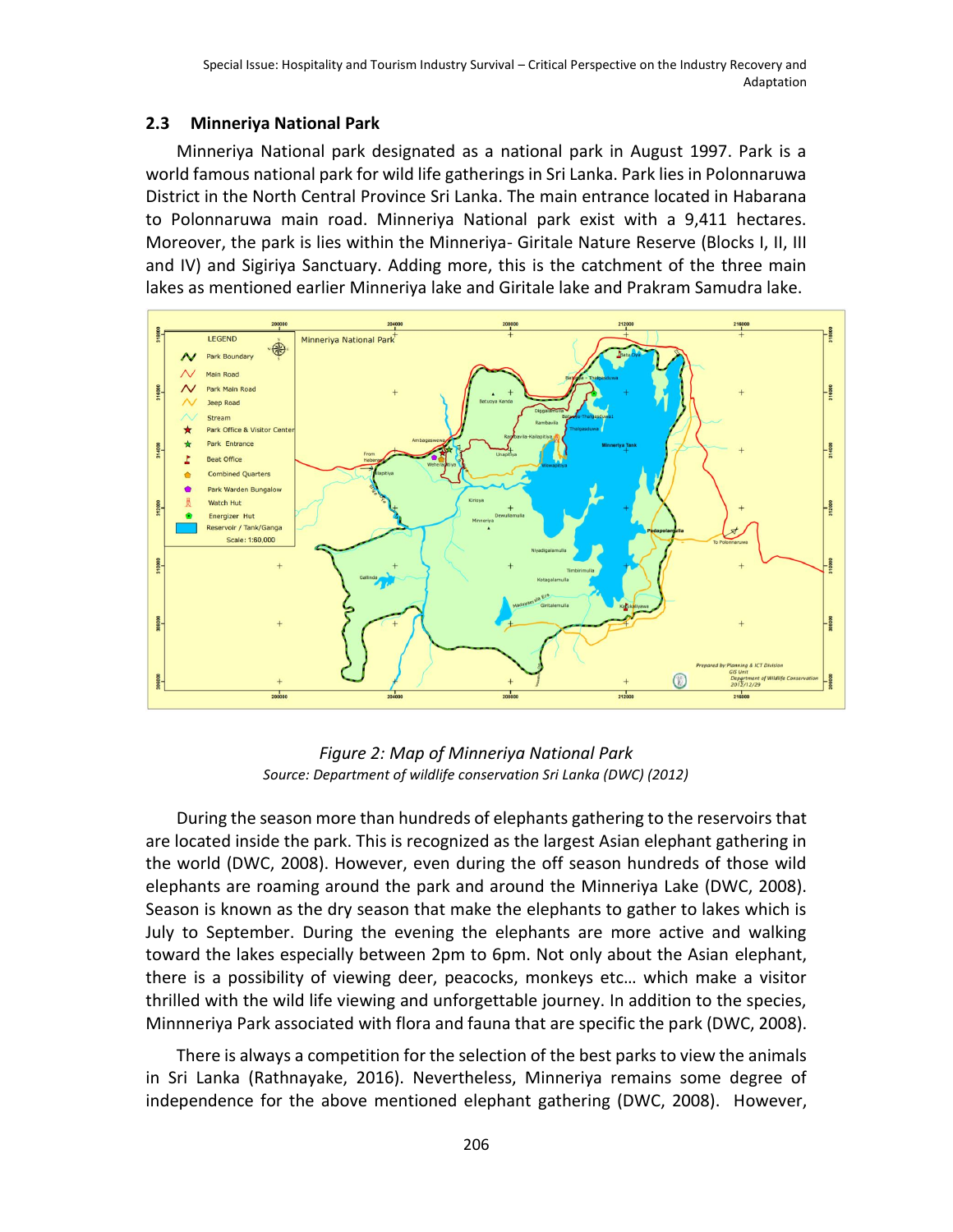with the political and economic challenges park is able to generate more than LKR 10 million revenue each year. Most significant features are the physical characteristics of the park. Since the park is located in a dry zone the average rainfall is between 1500- 2000 millimetres annually (DWC, 2008). Temperature stays between 21°C to 34°C. Main rain fall is experience from the eastern monsoon between the January to May (DWC, 2008).

Though all these key characteristics are getting highlighted, park having range of threats for its conservations. Especially unlawful behavior of the tourists and operators, clearing the forest, water pollution, illegal agricultural practices, poaching, fishing, spread of livestock and spread of invasive plants (Ranaweerage et al., 2015). However, Department of Wild life conservation of Sri Lanka controlling and maintaining this park with the objective of ensuring the maximum protection of wildlife and habitats in the park (Kariyawasam & Sooriyagoda, 2017).

Like other national parks Minneriya not an exception for the tourism supply chain. This is also surrounded with the accommodation providers, tour operators, safari operators, restaurants and other shops. There is also debate same like other national parks of the world about the sustainability aspects of all the aspects.

## **2.4 Challenges in Safari Tourism in Minneriya National Park**

Although the figures are revealing the development of the national parks in Sri Lanka most of all the national parks including the Minneriya National Park suffering due to overcrowding (Prakash et al., 2019). Moreover, Minneriya was passing the carrying capacity of the national park (Ranasinghe et al., 2019). This is mainly due to the lack of attractiveness in other national parks in Sri Lanka (Nillegoda et al., 2013).

Lack of rules and regulations including the implementation of the existing rules and regulations are leading to many challenges including above-mentioned overcrowding (Rathnayake & Gunawardena, 2014; Rathnayake, 2015).). For example, there are some guidelines that explain the process of operating the safari inside the national park (Prakash et al., 2019). However, proper and specific guidelines are missing to guide the operators regarding minimizing the challenges (Prakash et al., 2019). There is also an activity by the safari operators that harassing the wild animals and endangering species by entering the animal and species territories. These unregulated wildlife tourism activities are polluting the environment in a range of ways. Although parks generate high revenue, they do not use the income to the conservation of the parks adequately. Nevertheless, activities and initiatives were taken place to conservation up to a certain level (Prakash et al., 2019).

As a result of all the above challenges the economic sustainability of the safari operators has gone down and that has led to less competitiveness comparing to other regional national parks and other substitutes (Aththanayaka et al., 2019). To drive the Minneriya Safari operators are economically sustainable as an attractive and sustainable tourism activity, proper guidelines should develop (Weerasingha, 2018).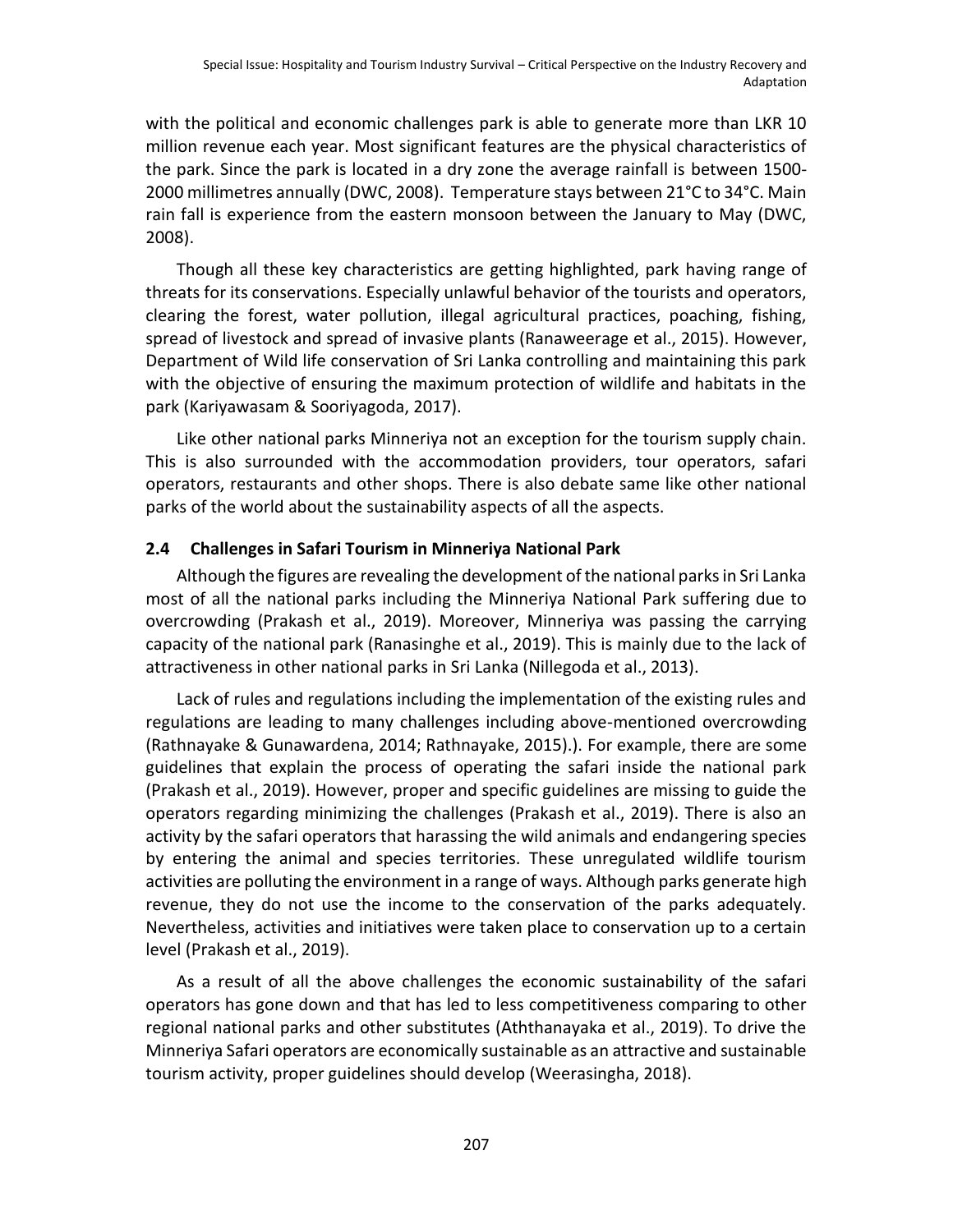## **2.5 Economic Sustainability**

Sustainability is all about the long-term survival of the business operations. As mentioned by Harris et al. (2012) sustainability is included with environmentally, socially, and economically. These should work together with any firm to drive to longterm survival. The long-term economic sustainability of any business should impact in positively to society and to the environment (Becker et al., 2015).

Economic sustainability refers to the continued success in the business operations over long-term objectives (Becker et al., 2015). Or in other terms how a business stays in a business for the long term. All the activities that are performing for economic sustainability should be indefinite for sustainability (Becker et al., 2015). Economic sustainability is covering up the internal financial aspects, the performance of the business, how it manages all the tangible and intangible aspects, how the business is impacting the social and other environmental elements. In order to manage these, Osterwalder and Pigneur (2010) suggested the business model canvas as the structured process of implementing the business.

Business Model Canvas by its definition was a rationale on how to create value, how to deliver those values, and how to capture those values (Osterwalder and Pigneur, 2010). Business Model Canvas by Osterwalder and Pigneur was an alternative to the traditional business models which the firms were adopting (Osterwalder & Pigneur, 2010). Business Model Canvas includes nine elements as the below diagram indicates. As mentioned by Osterwalder and Pigneur (2010) combined implementation of the nine essential elements in the Business Model Canvas will be leading to the achievement of the company's aims and objectives.

| <b>KEY PARTNERS</b>                                                                                                                                                         | <b>KEY ACTIVITIES</b>                                                                                                                  |                                                                                                                                                                                                                                                                                             | <b>VALUE PROPOSITIONS</b>                                   | <b>CUSTOMER</b><br><b>RELATIONSHIPS</b>                                                                                                                                                                                                             | <b>CUSTOMER</b><br><b>SEGMENTS</b> |                                                                                                                                                                                                                                                                                                                          |  |
|-----------------------------------------------------------------------------------------------------------------------------------------------------------------------------|----------------------------------------------------------------------------------------------------------------------------------------|---------------------------------------------------------------------------------------------------------------------------------------------------------------------------------------------------------------------------------------------------------------------------------------------|-------------------------------------------------------------|-----------------------------------------------------------------------------------------------------------------------------------------------------------------------------------------------------------------------------------------------------|------------------------------------|--------------------------------------------------------------------------------------------------------------------------------------------------------------------------------------------------------------------------------------------------------------------------------------------------------------------------|--|
| Who are our key partners?<br>Who are our key<br>suppliers?<br>Which key resources are<br>we acquiring from our<br>partners?<br>Which key activities do<br>partners perform? | What key activities do our<br>value propositions require?<br>Our distribution channels?<br>Customer relationships?<br>Revenue streams? | What value do we deliver to the<br>customer?<br>Which one of our customers'<br>problems are we helping to<br>solve?<br>What bundles of products and<br>services are we offering to each<br>segment?<br>Which customer needs are we<br>satisfying?<br>What is the minimum viable<br>product? |                                                             |                                                                                                                                                                                                                                                     |                                    | How do we get, keep, and grow<br>For whom are we<br>customers?<br>creating value?<br>Which customer relationships<br>Who are our most<br>have we established?<br>important customers?<br>How are they integrated with<br>What are the customer<br>the rest of our business model?<br>archetypes?<br>How costly are they? |  |
|                                                                                                                                                                             | <b>KEY RESOURCES</b>                                                                                                                   |                                                                                                                                                                                                                                                                                             |                                                             | <b>CHANNELS</b>                                                                                                                                                                                                                                     |                                    |                                                                                                                                                                                                                                                                                                                          |  |
|                                                                                                                                                                             | What key resources do our<br>value propositions require?<br>Our distribution channels?<br>Customer relationships?<br>Revenue streams?  |                                                                                                                                                                                                                                                                                             |                                                             | Through which channels do our<br>customer segments want to be<br>reached?<br>How do other companies reach<br>them now?<br>Which ones work best?<br>Which ones are most<br>cost-efficient?<br>How are we integrating them<br>with customer routines? |                                    |                                                                                                                                                                                                                                                                                                                          |  |
| <b>COST STRUCTURE</b>                                                                                                                                                       |                                                                                                                                        |                                                                                                                                                                                                                                                                                             | <b>REVENUE STREAMS</b>                                      |                                                                                                                                                                                                                                                     |                                    |                                                                                                                                                                                                                                                                                                                          |  |
| What are the most important costs inherent to our business model?<br>Which key resources are most expensive?<br>Which key activities are most expensive?                    |                                                                                                                                        |                                                                                                                                                                                                                                                                                             | What is the revenue model?<br>What are the pricing tactics? | For what value are our customers really willing to pay?<br>For what do they currently pay?                                                                                                                                                          |                                    |                                                                                                                                                                                                                                                                                                                          |  |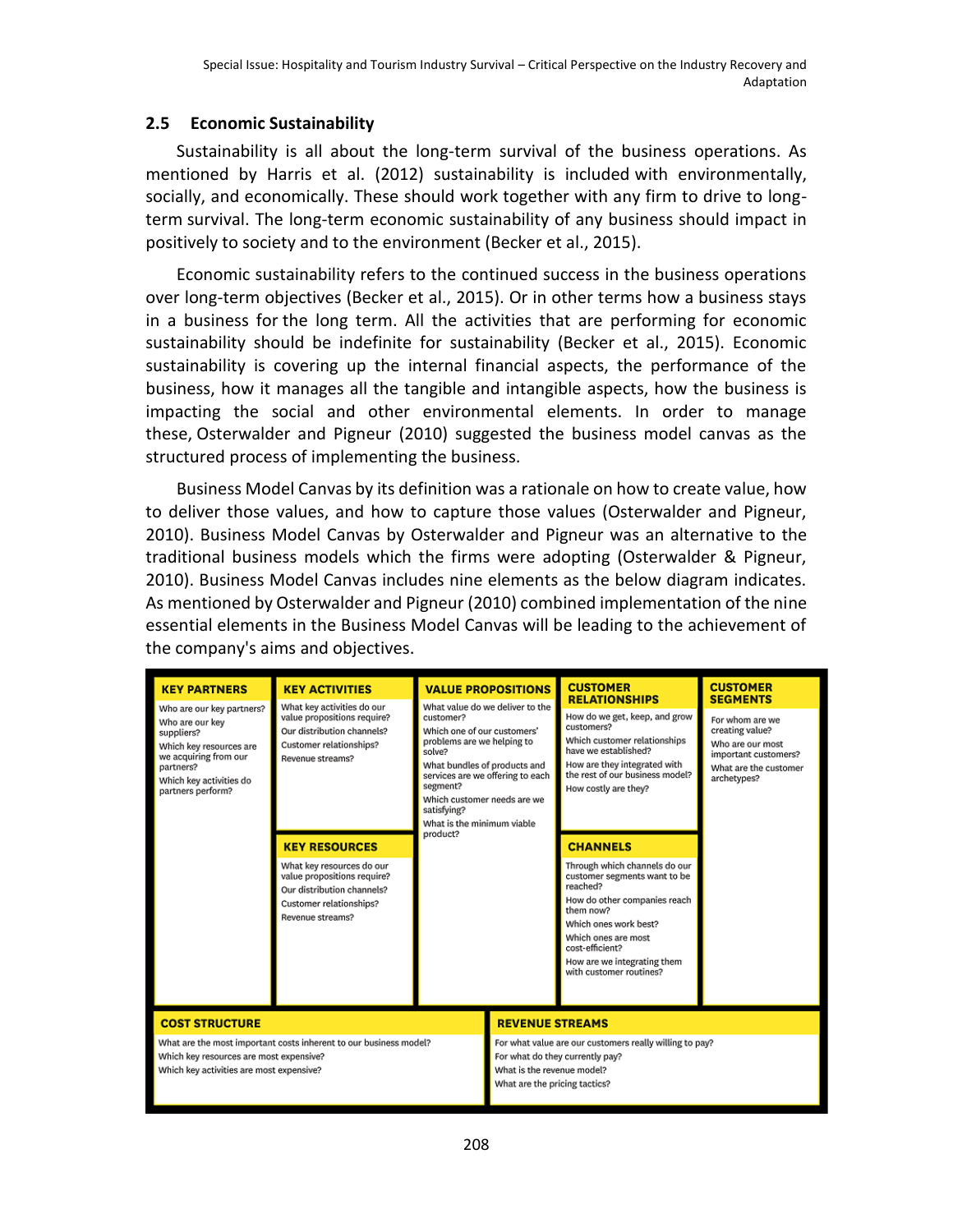Figure 3: *Business Model Canvas Source: Osterwalder and Pigneur (2010)*

# **3 Methodology**

Methodology of the paper is structured around a literature review of publications, case studies and other publications related to wildlife tourism in Sri Lanka and a qualitative exploratory study from a case study which is a safari operator in Minneriya national park. Economic sustainability of safari operation was first conceptualized with the literature review and safari operator was used as the case study to measure and explore the economic sustainability of safari operation. The case study Minneriya national park is one of the national parks that got highest visitor arrival and revenue and selected operator is one of most experienced safari operator in the Minneriya national park (Ranasinghe et al., 2019).

The desk research was initially initiated in August 2020 and followed by a case study research by visiting the Minneriya national park in December 2020. Key questions of the survey were presented to the case study safari operator during the visit. Validation of the findings was further completed by the safari operators association in January 2021.

Case study questions were developed using the key elements in the Business model canvas to understand the existing status of the service operations and its capacity to drive the business to economic sustainability. Coding was applied to the interview evidence to determine the emerging themes and patterns. Further, it was aimed to understand the emerging themes through the patterns of the answer to redevelop the business model canvas to an applicable model to drive the business to economic sustainability.

## **3.1 Assumptions**

The first assumption made for this paper is consideration of economic sustainability as the most important element to long-term survival and to implement the initiatives to the social and environmental sustainability. The second assumption is the lack of awareness about the economic sustainability of the existing safari operators to drive them to long-term survival. The third assumption is the selected case study operators is the most desired safari operator among the park and considered as a representation of the operators to know about the existing aspects.

# **4 FINDINGS**

## **4.1 Minneriya Safari tourism operation status with the application of the Business Model Canvas**

*4.1.1 Key Partners*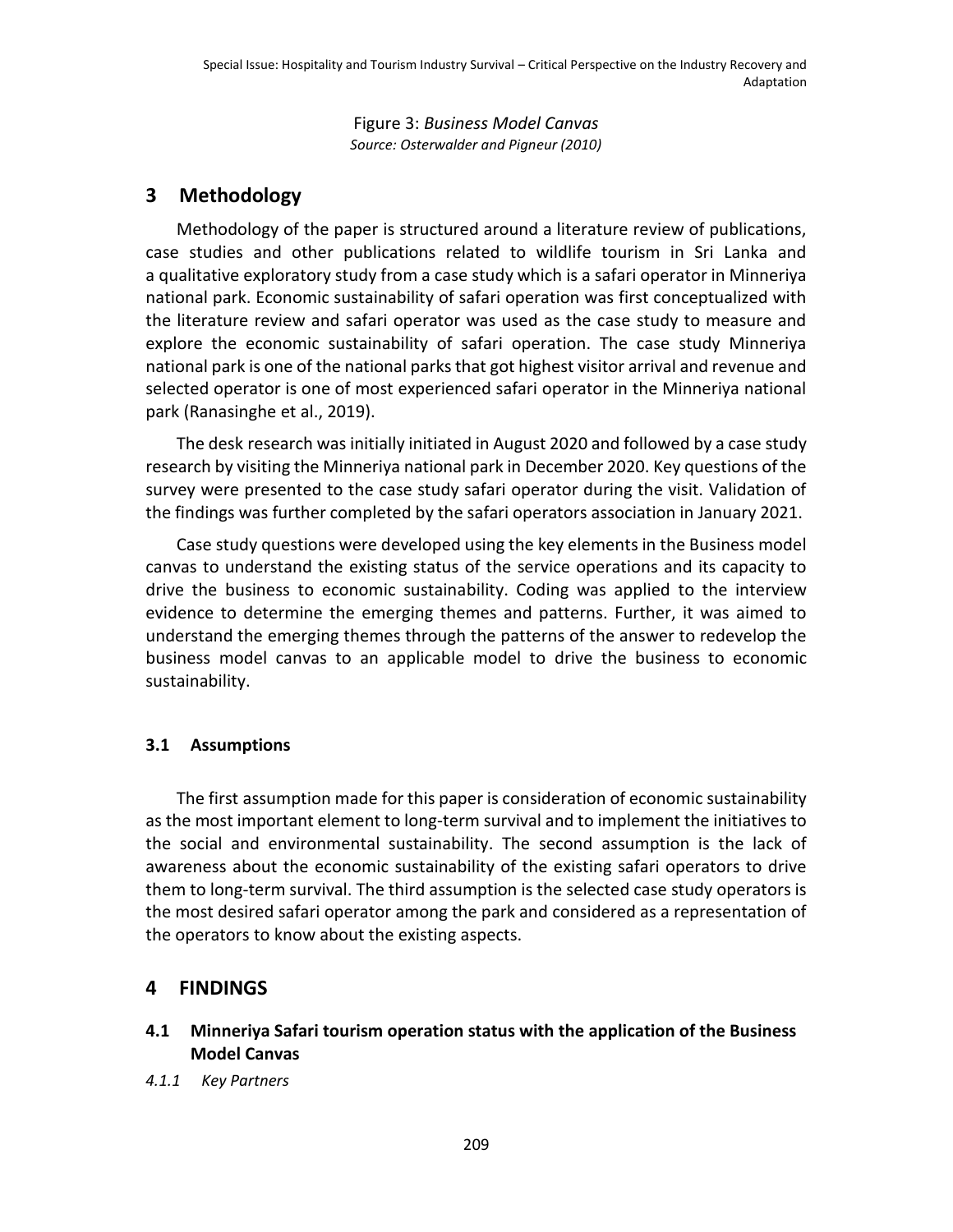Key partners for the safari operators are the destination management companies (DMCs) in Sri Lanka and in international markets, online travel agents, and accommodation providers in the surrounding area. They are the key partners who acting as the source for the sales for the safari operators. These partners are handling the wildlife tourists. However, these partnerships are not fixed and volatile with the market conditions. The partnership is depending on the day-to-day activities and the profit share of the partner. This has driven safari operators to wait till they get business on daily basis rather than having confirmed businesses.

> *"I do have partners who give me businesses. Most are the hotels nearby. I work with them to get more guests. We work as an association and tour companies are known to us. So they call us day before they comes here as they know our numbers. They know our price. I work in Trip advisor to get more customers" (Thilaka – Safari Operator Minneriya).*

> *"But, those are not confirmed incomes. I have to wait till I get telephone calls from someone every day or I have to call all the tour guides of those companies as they are the people who represent the companies though the companies known to me…. So I do not say that they are confirmed business partners (Thilaka – Safari Operator Minneriya).*

#### *4.1.2 Key Activities*

In terms of activities, what they do is parking the safari jeeps at safari jeep parks are waiting till a guest arrives assuming that will be able to earn something to survive the day. Some operators are maintaining relationships with the accommodation options nearby to sell their packages to the guests who stay with them. So whenever there is an inquiry from a guest the accommodation partner is calling the safari operator.

There are no proper activities taking place to locate or to operate the safari inside the national park and it is all about the mobile phone which the safari operator is using to talk to each other while they are in the safari inside the national park.

In addition to the activities, operators having their associations as the key distributional channel. Though the association works for the well-being of them by organizing annual meetings and holding industry talks. However, industry alliances between those associations are lacking and political influence is very high with the negative effects.

> *"The only key activity that we perform is waiting till a guest arrives at the jeep park and taking the safari. In addition to that, we have connections with the*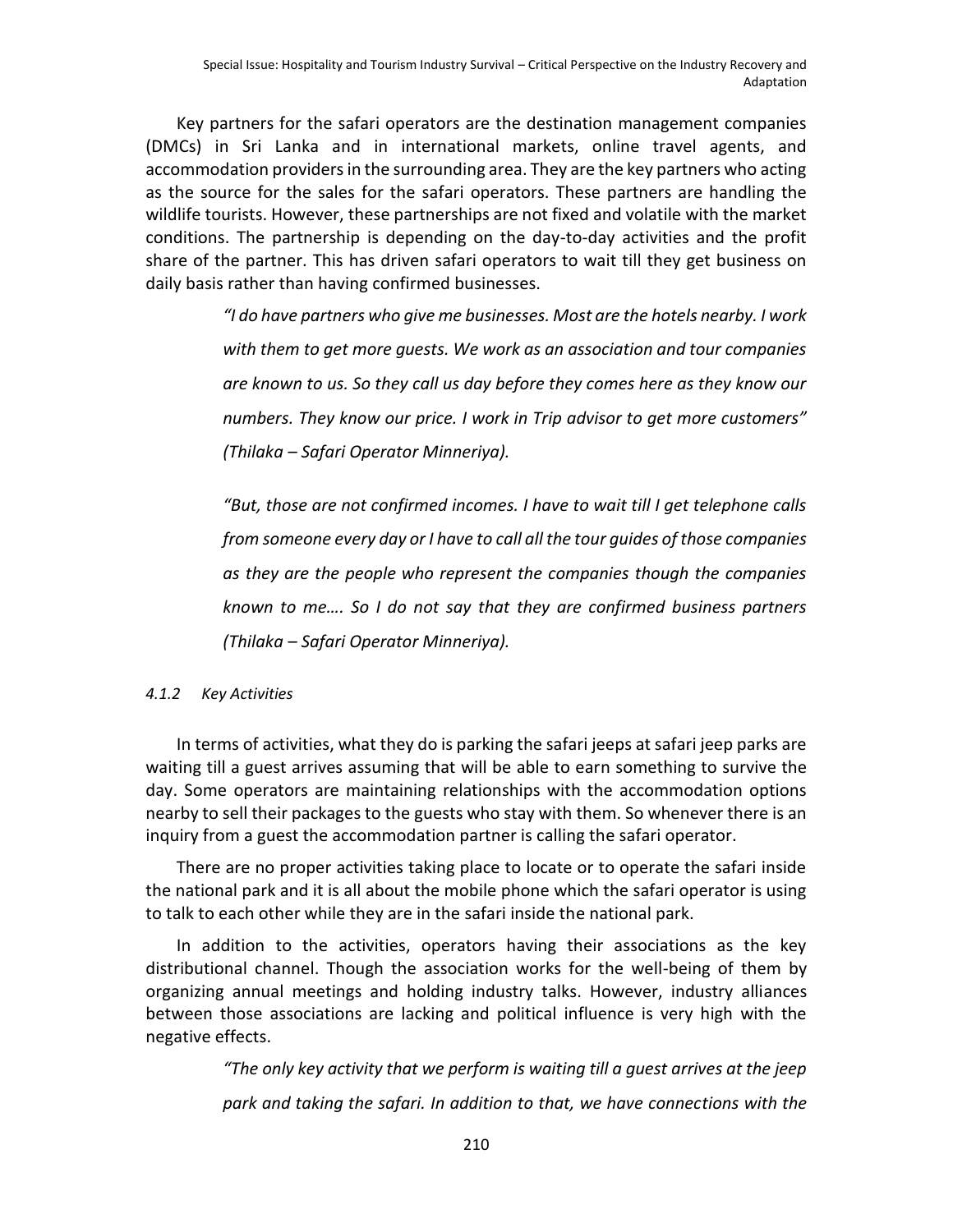*hotels in nearby to get more guests. While in the safari we talk to each other using the mobile phones as that is the only way to talk to each other to locate elephants, otherwise we have go around the park wasting fuel".* 

*"Our association is there, that is also having limited work for wellbeing and most of the time involved with political activities"* 

#### *4.1.3 Key Resources*

To deliver the values each Safari operators is required with a comfortable automobile with the required facilities and equipment. However, due to the rising import taxes safari operators are unable to purchase a high quality safari jeeps with the high end equipment. Most of them are operating with the Indian made automobiles converted to safari jeeps and locally manufactured equipment.

> *"Most of us, including myself we all are using Indian made Mahindra Bolero trucks to convert to safari jeeps. Because Japanese or Europe made trucks are very expensive and we are unable to purchase such expensive jeeps to operate as safari jeeps. Most of those are trucks and we have converted those with the locally made facilities to make it and looks as a safari jeep. There are no modern facilities and it is all about the mobile phone we use to talk to each other jeep operator to know where are the animals are located" (Thilaka – Safari Operator Minneriya).*

#### *4.1.4 Value Propositions*

The key value the wildlife tourist is expecting is viewing the wildlife inside the park and that is specifically the wild elephant gatherings. There are few packages which the safari operators are available to the guests to purchase base on their requirements. They are the early morning tour, evening tour, and full-day tour. However, most of the guests are preferring the evening package as most of the elephants are gathering at the lake in the evening. However, there are no value additions available for this, it is only about getting into a jeep and traveling to view the elephants. There is no proper information available for the guest to view or read and understand.

In terms of the amount the guest has paid as for the entrance tickets, there are no proper sanitary facilities available, no emergency care facilities available, no guidance maps unless a forest guide joined with a fee.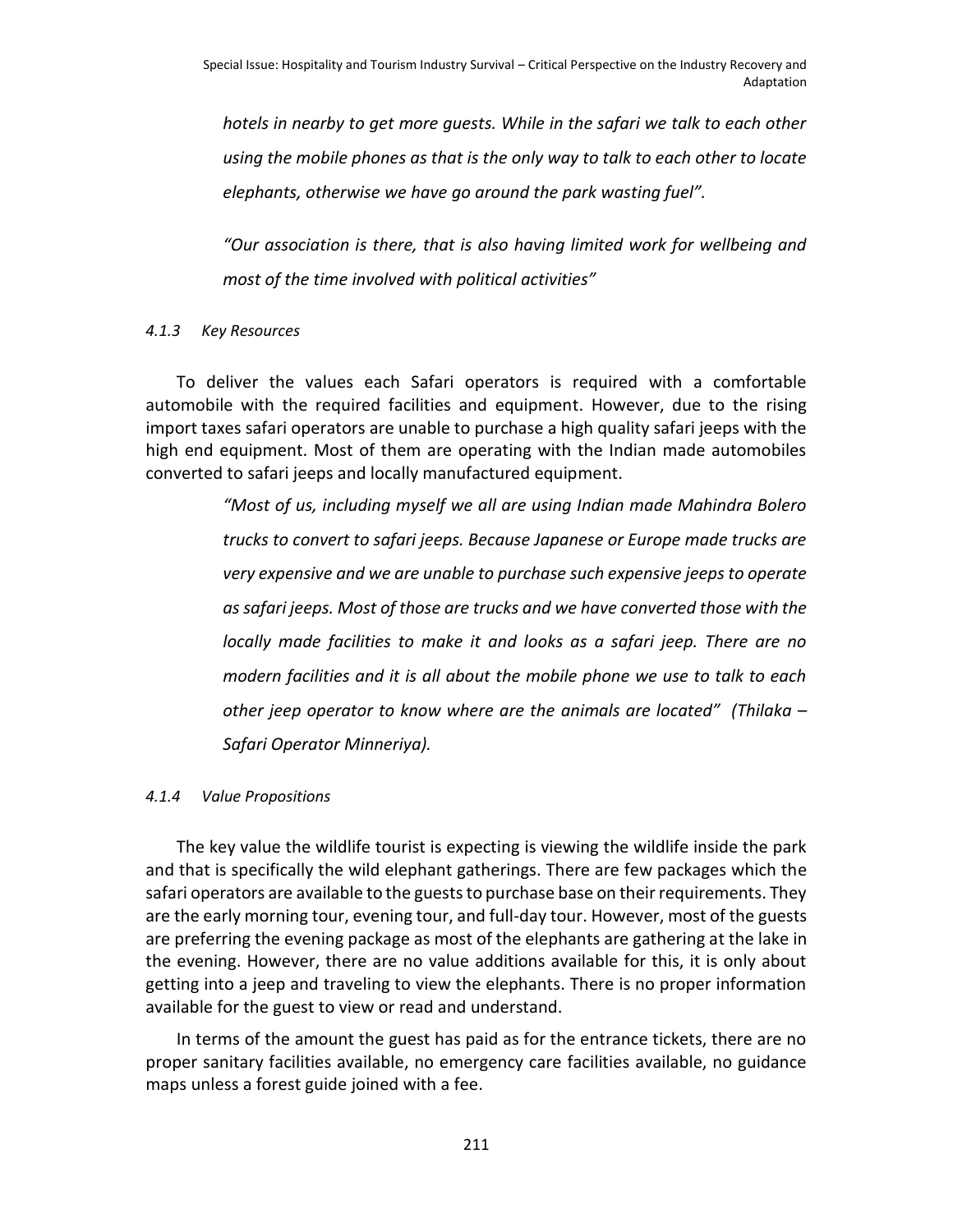*"We are delivering the wild elephant viewing by travelling to the park. There are morning, evening and full day packages that a guest can purchase from us. What we do is picking up them and travelling until they see elephants. Yes, no other information available rather I explain what I know about the elephants"* 

*'No other facilities available and we are advising the guests to be prepared with all of those from the departure of their accommodation unit as inside the park nothing is available".* 

## *4.1.5 Customer Relationships*

Customer relationships are not that strong when it comes to the most of the operators as they cannot handle the English language or other languages most cases. Most of the time, the B2C relationship ends with the safari that happened. Some operators are able to collect the social media details of the guests to maintain a relationships for the future activities, however that is also very limited as the knowledge about such activities are very low among the safari operator.

> *"We talk with the guest as much as possible if I am the one in the jeep as the sight guide, if a paid and authorized site guide is there I am not talking. After the safari we do not talk to the guest, however sometime we are getting to know to loyal guests who like the park and Sri Lanka who talk to us regularly over the phone. I do not have the social media or emails, however there are young operators who got social media and emails"*

#### *4.1.6 Channels*

The key channel which the safari operators are using to distribute the safari services are major in offline methods and there are few online methods. In terms of service delivery, there are no virtual platforms developed by these operators to deliver an enhanced service delivery and the only method is visiting the park physically. This physical service delivery also needs to be reserved by visiting the site as there are no prior reservation facilities are available for free independent travellers. If the guest is visiting the park through an intermediary then a reservation is available as the intermediaries are known to each other. Few safari operators got their own websites and social media platforms to get the attention of the target guests. However, most of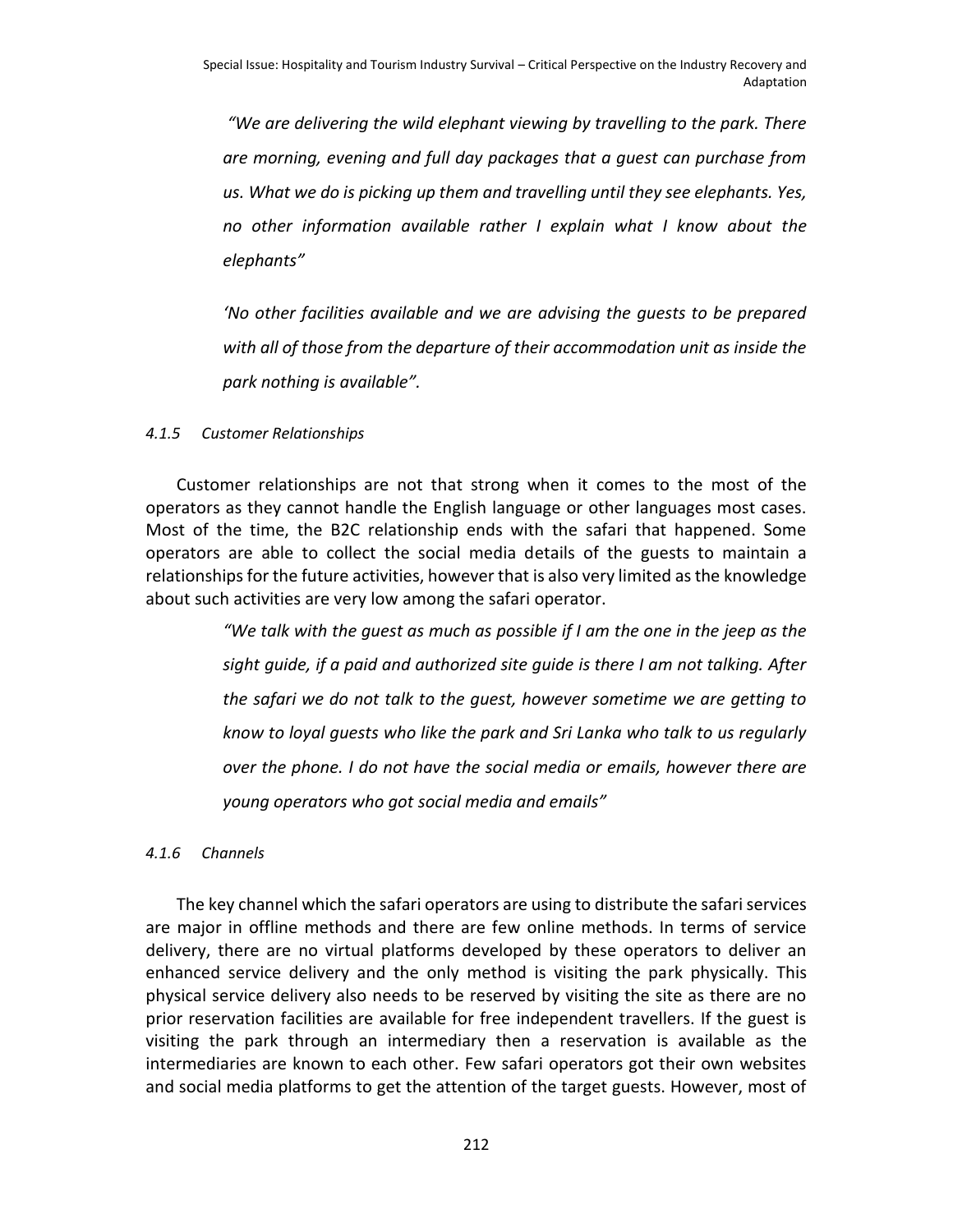these platforms are information sites only and real-time reservations are not available. There are many digital platforms that got all the facilities to reserve the safaris, nevertheless, these are intermediaries and not the operator.

However, these distributional channels led to overcrowding the park with a number of jeeps are entering the park without having control. Due to the lack of consistency and proper way of operations guests getting disturbed most of the time when it comes to reserving a jeep to have the safari. In another way, since there is no proper distribution channel revenue is not confirmed for the safari operators.

> *"..most of us wait till the guest comes here. Then the guest can do the reservation. Most of us has given our numbers to tour operators. So they also can reserve us by calling. That isthe only option. I do not have online platforms as I cannot bare such cost with this amount I operate. Some young operators have their website as I have seen. Whoever get the business go the tour on that day, no any other limitation or requirement"*

## *4.1.7 Customer Segments*

Key customer segments are international tourists and local tourists. Both these segments are getting further divided into walk-in tourists, tourists through intermediaries, and tourists through the direct selling channel. However, the most important value is created for the international tourists as the amount they pay is high comparing to the local tourists. Therefore, the most important customer segment is the international tourists. There were cases that these safari operators were ignoring the local tourists due to the amount they receive from international tourists and focusing only on them. However the manipulations safari operators have done when selling the packages, lack of professionalism, lack of language skills, and lack of knowledge and experience led to losing the familiarity and favorability toward these operators from international tourists. This has led to purchase the packages for the local tourists rather than paying a high amount.

During the post-Easter Sunday attack and post COVID-19 local tourists was the only survival for them. However, they have not accepted the local tourist as a customer segment during the peak with the international tourist and it was a challenging time for those operators to survive without international tourists.

> *"Most of the packages are to the international tourists. We accept the local tourists as well. But not in the most cases as we are able to earn more money from the international tourists. However, now later on international tourists*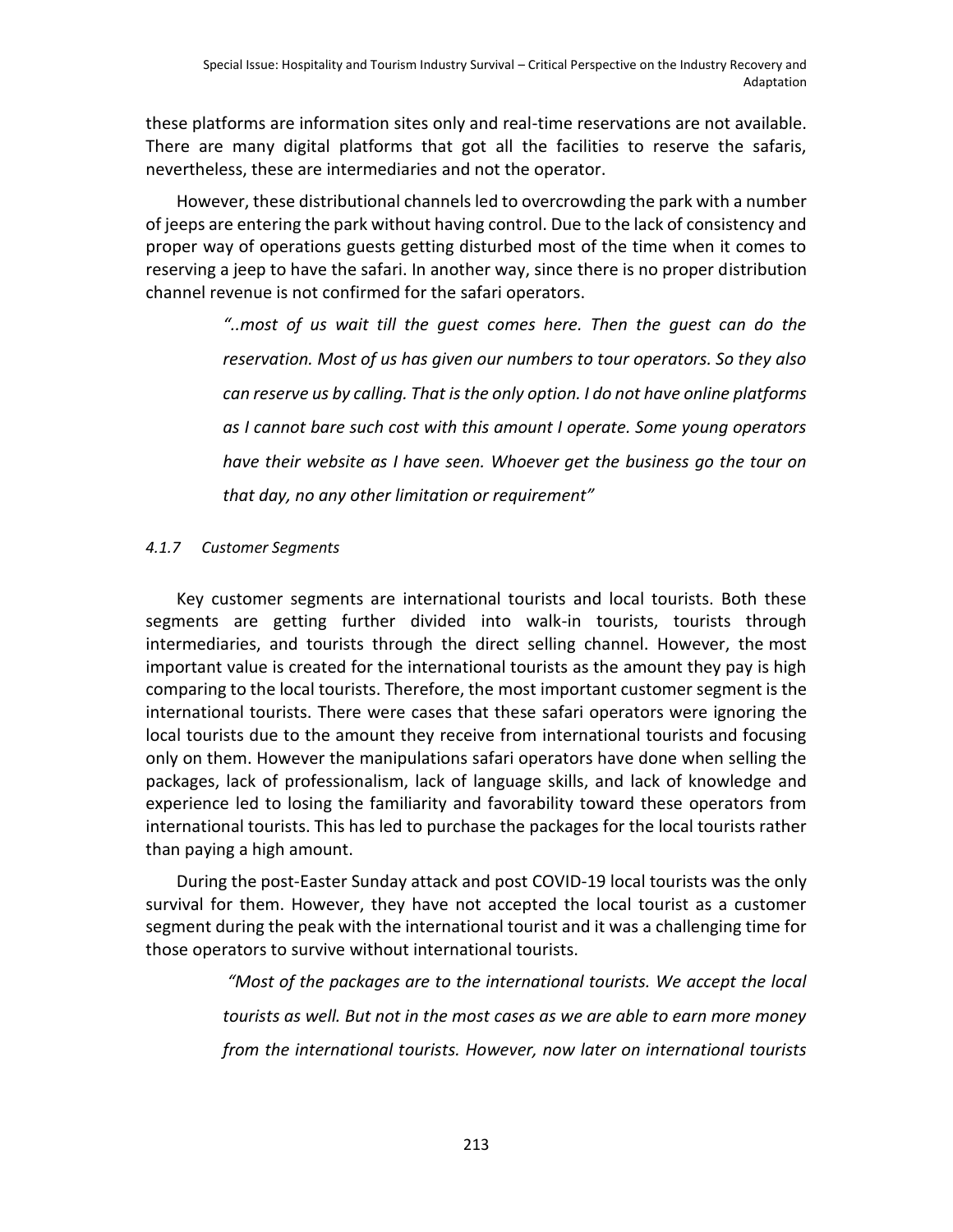*arrive with the knowledge about those and bargaining to go for the amount of local tourist. They do not buy expensive packages now"*

*"With the Easter Sunday attack and the COVID-19 pressure, we survived from the local tourists only, however since most of the operators never had a good relationship that is also not possible for some of them".* 

#### *4.1.8 Cost structure*

The major which is involved with the business operation is maintaining the jeep. This is generating extraordinary cost as most of the jeeps are more than 10 years old if it is from Japan and if it is from India those are low in quality. Apart from that, due to the congestion in the park and rushing to the sights the wastage of the jeeps are high. In addition to that, the jeep is the most expensive asset to them as automobiles are very expensive in Sri Lanka. All these led to safari operator to operate with an old jeep as the only option.

Second major cost is the hidden payments which the operator should pay to the intermediary if there is such between the guest and the operator. This depends on the guest, type of the package and the type of the tour operator.

All above are the reason for the existing struggle the safari operators facing now with the low economic sustainability which need to be answered soon with a proper solution.

> *"Most expensive cost is maintaining this jeep. Now my one is an Indian one. This is also 5 years old and need repairs as Indian ones are not long lasting. Long lasting Japanese jeeps are expensive and only few can buy those. With the way we operate in the parks, I mean rushing to the sight, waiting in the traffic etc… generating additional wastages. The amount we gain is not enough for us to maintain a jeep in this way, as revenue is unpredictable".*

> *"Other payment is the payment to the tour operators, as they get the most out of the amount the guest pay and we get only LKR 4500 as the maximum payment for a 4 hour trip".*

*4.1.9 Revenue Streams*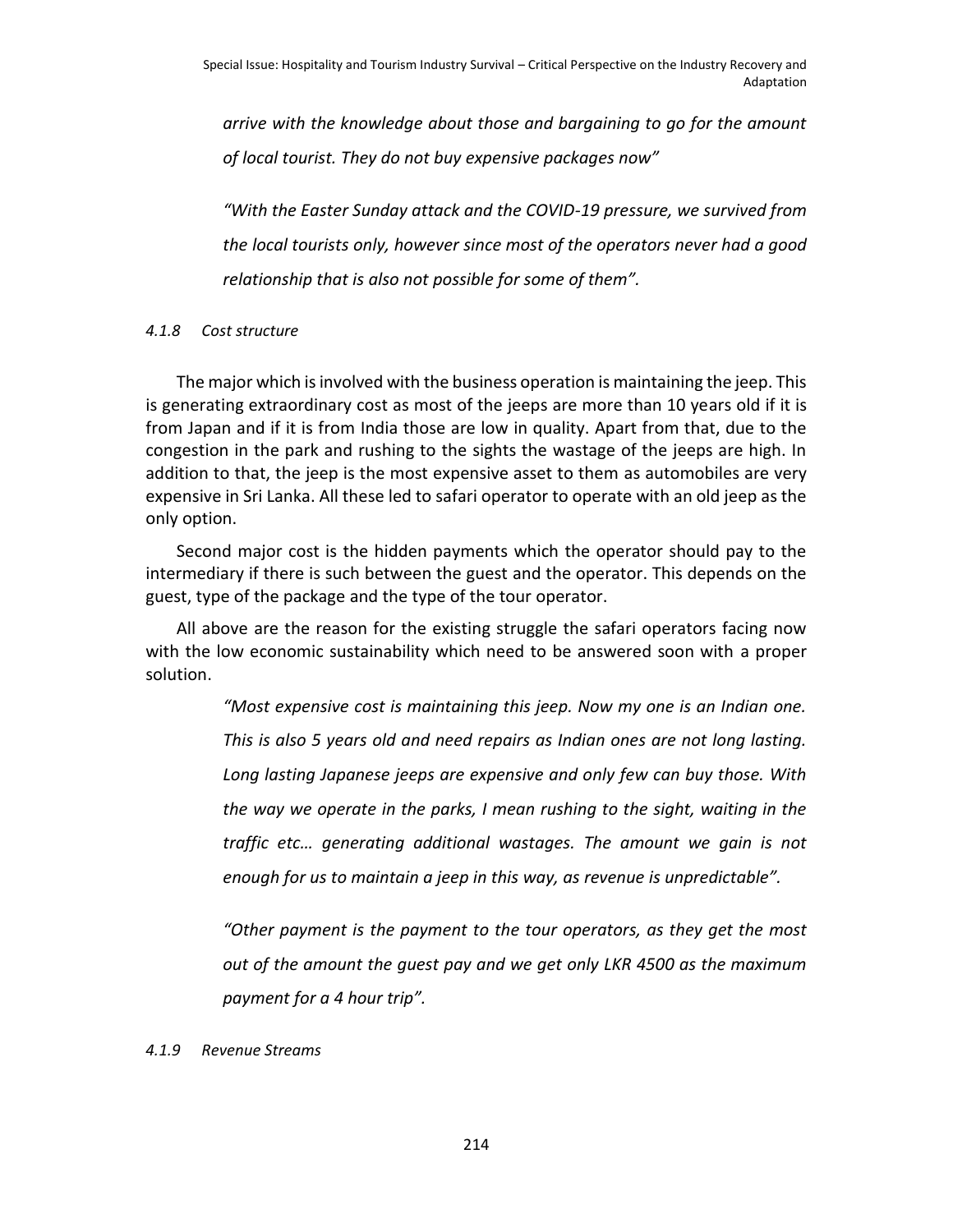The only revenue model the safari operators have is delivering the promised package as promised by them or by the tour operators and accepting the promised amount. Other than this, they do not have any other revenue stream to remain in this industry as a safari operator. There are no special pricing techniques are available. The amount for the packages is having an LKR 500 difference if the jeep is Japanese. Japanese jeeps are expensive as it considers comfortable to Indian jeeps.

This revenue stream also not confirmed as there are more than 500 jeep operators to serve the Minneriya national park. Furthermore, as they do not use any technology to predict the weather pattern or animal behavior it is always dependable.

> *"Only revenue is going a safari in the morning, day time or in the evening. We charge bit more, if it is Japanese and Indian jeeps are cheaper. There are more than 500 jeep operators and what all does is waiting till someone walks or someone calls them. Again, that also depend on the weather and the animal behaviour as we do not have any system to predict those".*

## *4.1.10 Key Themes and Patterns of the Findings*

Following key themes and patterns were derived from the evidences. These themes led to develop the proposed business model for safari operators to drive to the economic sustainability. Moreover, table demonstrate the coding evidences for the each theme.

|                                                       | Strategic<br>Intentions | Value<br>creation | Value<br>Delivery | Value<br><b>Drivers</b> | Vale<br>capture |
|-------------------------------------------------------|-------------------------|-------------------|-------------------|-------------------------|-----------------|
| Need a proper model                                   | 10                      | 9                 | 5                 | 6                       | 3               |
| Need to satisfy the guest<br>more than existing level | 7                       | 8                 | 3                 | 7                       | 1               |
| Need more knowledge                                   | 9                       | 9                 | 4                 | 6                       | 2               |
| Need more non-financial<br>support                    | 10                      | 3                 | 5                 | 7                       | 1               |
| <b>Need formalized process</b><br>and guidelines      | 6                       | 6                 | 5                 | 8                       | 3               |

Table 1: Coding evidences and Derived Themes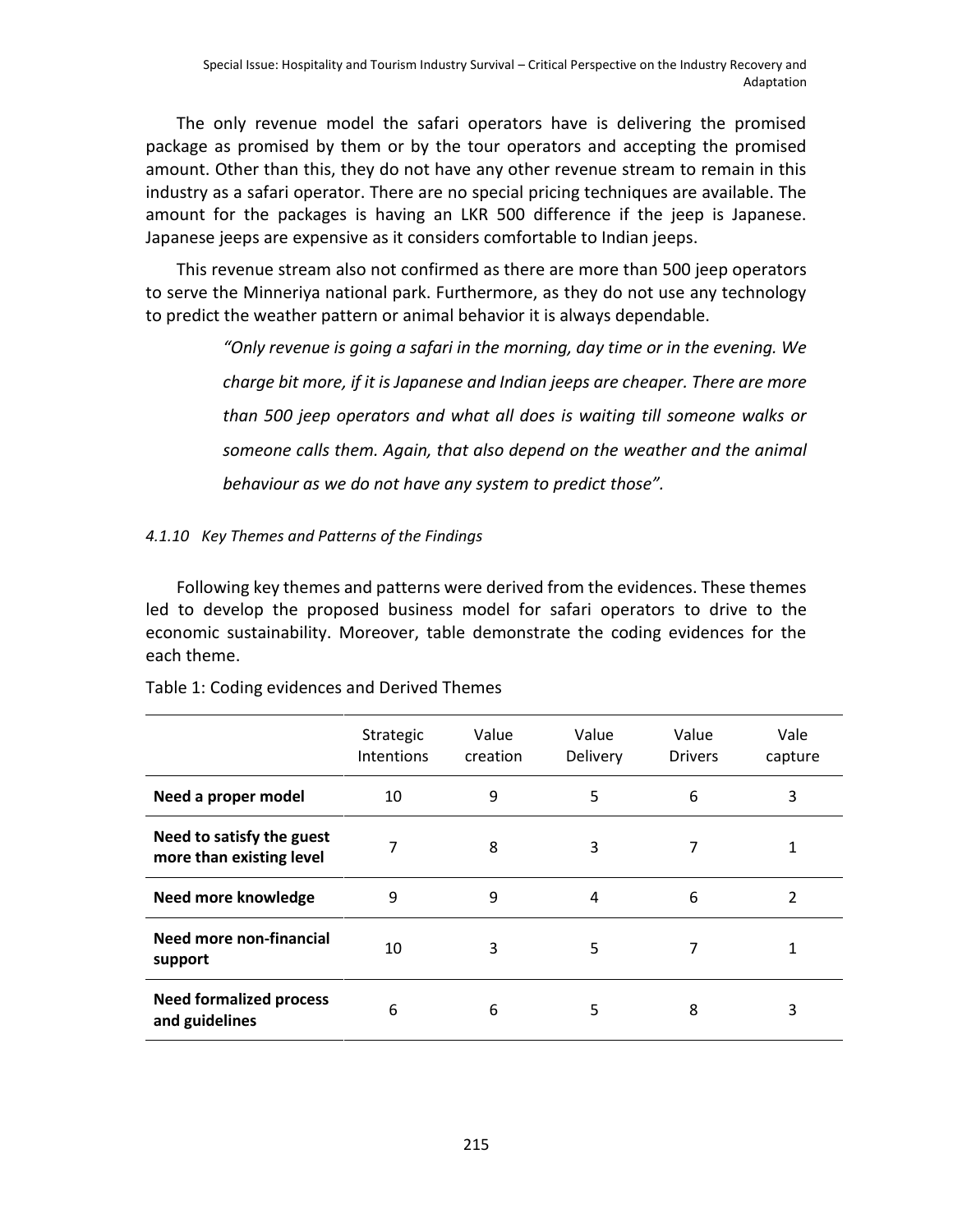| Need to make this<br>industry economically<br>16<br>h<br>sustainable |  |  |  |  |  |  |  |
|----------------------------------------------------------------------|--|--|--|--|--|--|--|
|----------------------------------------------------------------------|--|--|--|--|--|--|--|

*Source: Author's work adopted from the interview findings*

# **5 Discussion and Recommendation**

Propose changes for the existing business model would like propose based on **"Differentiation strategic aspect"** to drive this operation to the economic sustainability. Adding more, this is suggested based on the value caption, value delivery, value drivers, strategic intention and value capture (Zott et al., 2011).

[Left blank intentionally]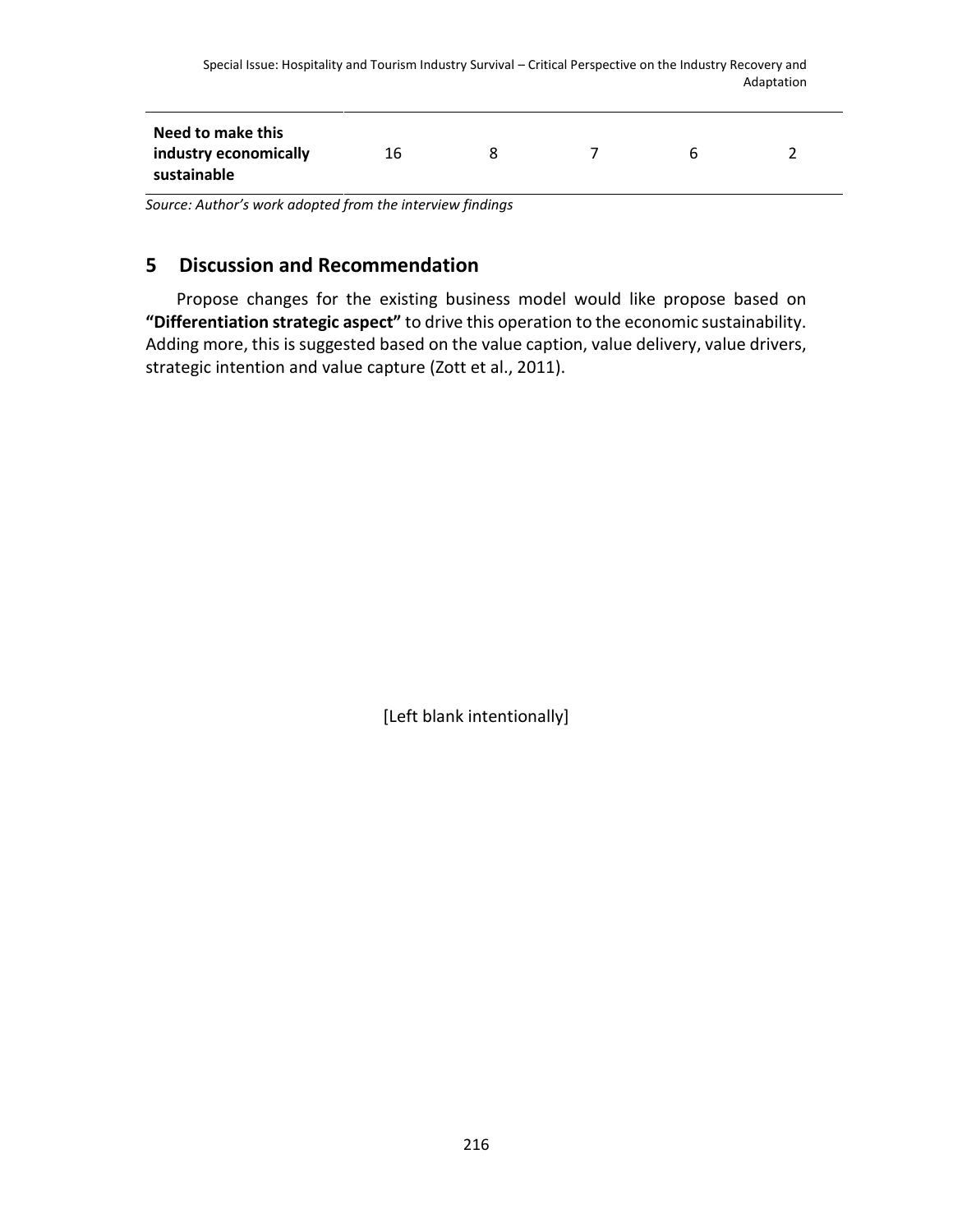| <b>VALUE CREATION</b>           |                        |                             |                                | <b>VALUE DELIVERY</b>                   |                         |                                       |                       |                       |
|---------------------------------|------------------------|-----------------------------|--------------------------------|-----------------------------------------|-------------------------|---------------------------------------|-----------------------|-----------------------|
|                                 |                        |                             |                                | <b>VALUE DRIVERS</b>                    |                         |                                       |                       |                       |
|                                 | <b>THE COMPANY</b>     |                             |                                |                                         |                         |                                       | <b>THE CUSTOMER</b>   |                       |
|                                 | <b>Core Activities</b> |                             |                                |                                         |                         | <b>Customer Segments</b>              |                       |                       |
| <b>Distinctive Competencies</b> |                        |                             |                                | <b>BUSINESS MODEL FOR</b>               |                         | <b>Superior Value Propositions</b>    |                       |                       |
| <b>Core Values</b>              | Leadership             |                             | <b>ECONOMIC SUSTAINABILITY</b> |                                         |                         |                                       |                       |                       |
| <b>Networks</b>                 |                        |                             |                                |                                         |                         | <b>Customer Experience End to End</b> |                       |                       |
| <b>Resources</b>                |                        |                             |                                |                                         | <b>Customer Process</b> |                                       |                       |                       |
| <b>Partners</b>                 | <b>Collaborations</b>  |                             |                                |                                         |                         |                                       |                       |                       |
| <b>Risk Assessment</b>          |                        | <b>STRATEGIC INTENTIONS</b> |                                | <b>Channels</b>                         |                         |                                       |                       |                       |
| <b>VALUE CAPTURE</b>            |                        |                             |                                |                                         |                         |                                       |                       |                       |
| <b>Costs</b>                    | <b>Revenue Streams</b> |                             | <b>Cash Flow</b>               | <b>Customer Value</b><br><b>Profits</b> |                         |                                       | <b>Employee Value</b> | <b>Supplier Value</b> |

Figure 1: *Proposed model for the Economic Recovery* Source: Author's work adopted from Primary research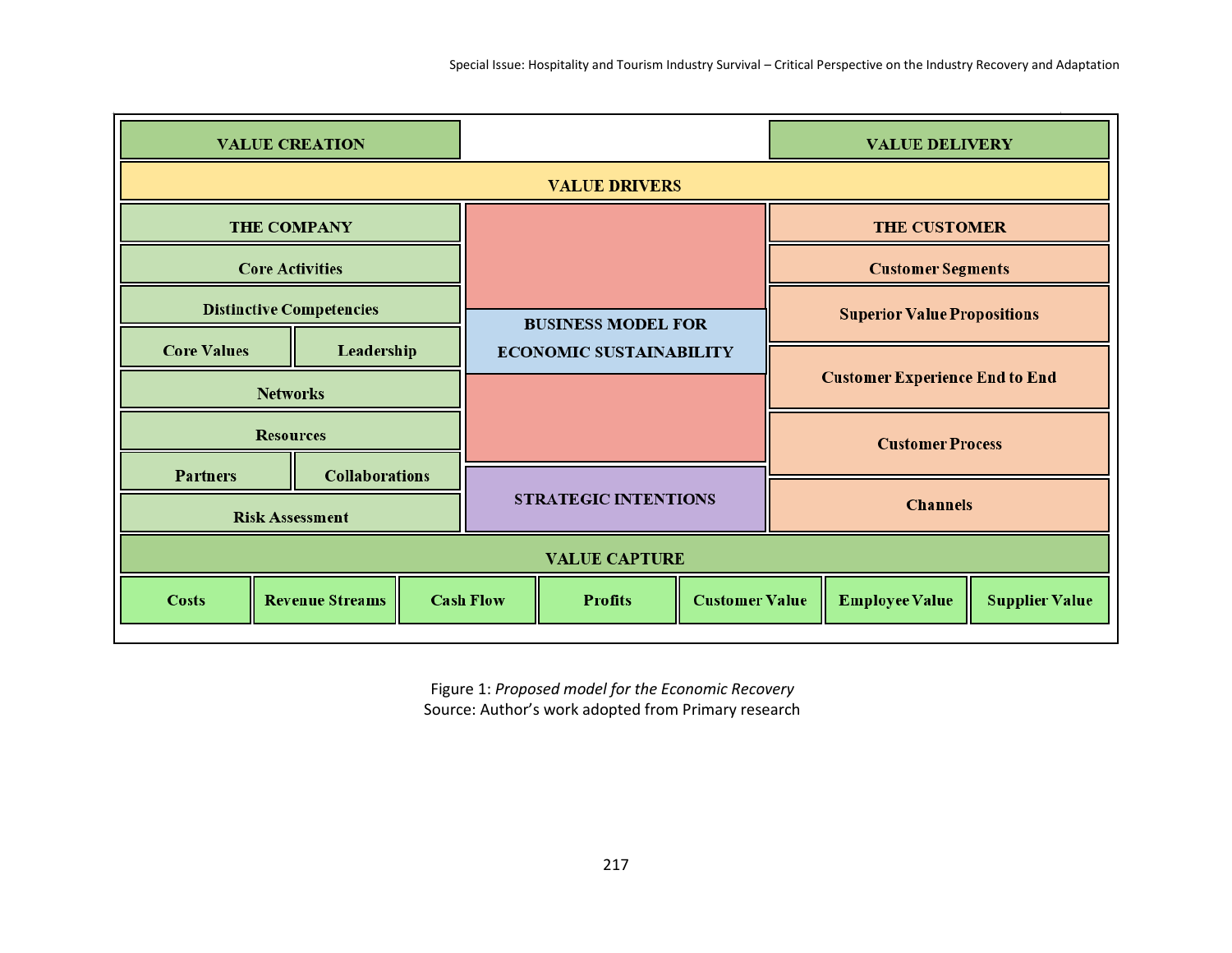#### **5.1 Strategic Intentions**

Existing intention is creating revenue and this should be changed to make the safari operation economically sustainable as findings indicate that all the operators are focusing only on earning money to survive with their daily requirements.

The proposed strategic intention that each and every safari operator should have is creating a superior safari experience to the guests who visit the Minneriya national park and making that experience as memorable. Because as mentioned by Barnes et al. (2016) creating a positive affect is a powerful psychological driver for tourism behavior to have revisit intention for the safari parks.

#### **5.2 Value Creation and Delivery**

Value creation and delivery should be a new memory formation for the visitor as they visit the park for a memory creation. In order to do create the value in this way there should be a novel situation for the visitor with different experiences, sighting unfamiliar sights, hearing to unusual sounds, viewing wild animals which they have seen in other formats etc… (Barnes et al., 2016). Further the creation and the delivery should follow by the drivers as suggested below (Moore & Newsome, 2016; Newsome et al., 2013).

#### **5.3 Value Drivers**

Value drivers are the key components that the safari operators should develop to create the value to achieve the strategic intentions. These are considered as recommendations to the existing business model elements of the safari operators. Furthermore, these were recommended based on the evidence of interview findings. Following table 1 and 2 discussed about the value drivers to the safari operator and to the customer.

| Value drivers from the Safari Operator | Evidence                                                                                                                                                                                                                                                                                                                                                                                                                             |                                                                                                                                                                                        |
|----------------------------------------|--------------------------------------------------------------------------------------------------------------------------------------------------------------------------------------------------------------------------------------------------------------------------------------------------------------------------------------------------------------------------------------------------------------------------------------|----------------------------------------------------------------------------------------------------------------------------------------------------------------------------------------|
| <b>Core activities</b>                 | Core activity of safari experience need to<br>formalize with a proper operational guideline and<br>with a map of operations.<br>The core activities should include<br>proper<br>reservation system of the safari jeeps through<br>their own associations would be beneficial for<br>both parties.<br>Language barriers of the safari operators need to<br>fix<br>complete<br>about<br>with<br>awareness<br>communication importance. | "safari operation need<br>to operate with a proper<br>guideline and centralized<br>reservation should<br>he<br>there at least from the<br>association or from the<br>park authorities" |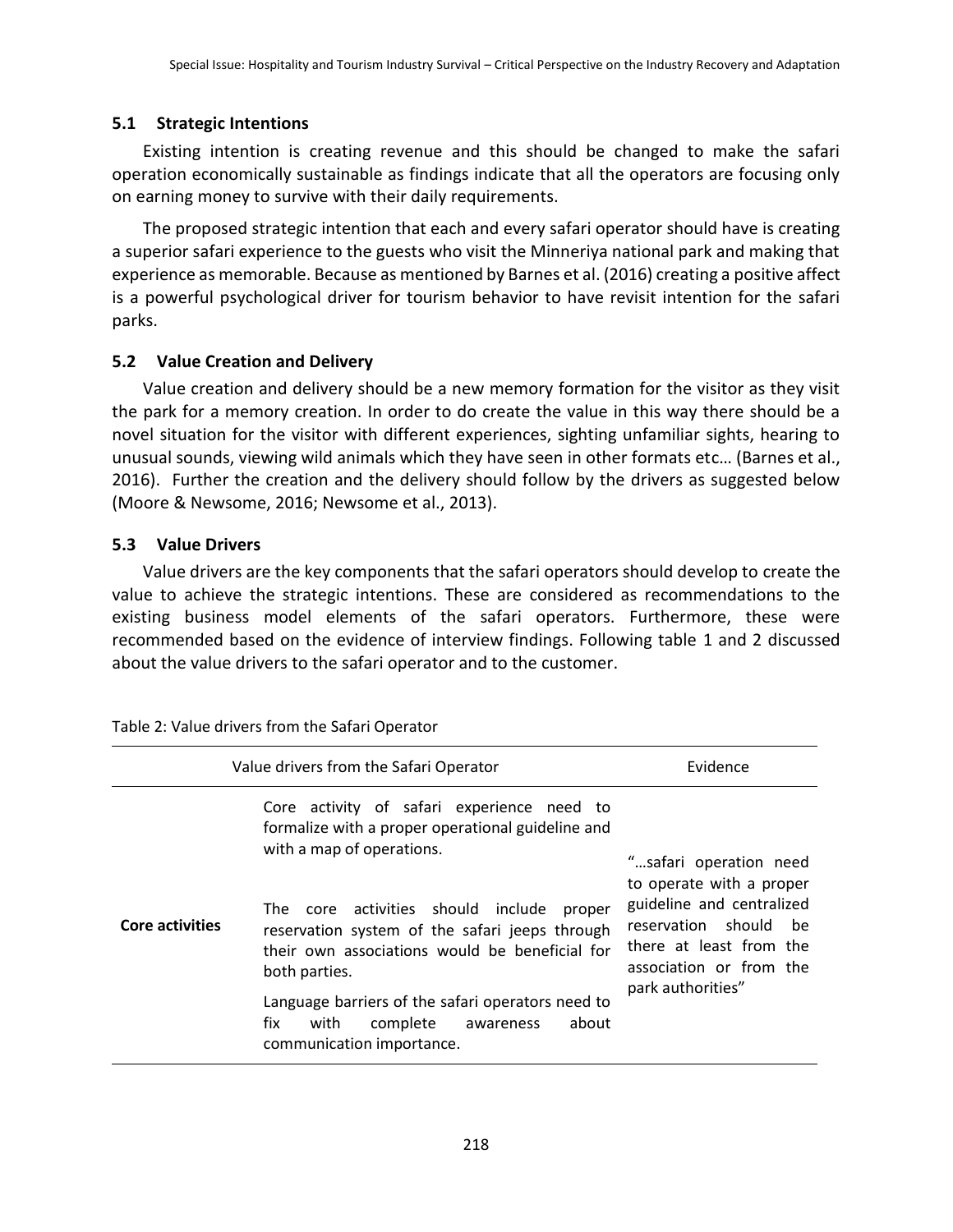| <b>Distinctive</b><br><b>Competencies</b> | Developing the competencies such as social<br>awareness, relationship skills, and responsible<br>decision-making for the safari operations with the<br>success stories and following those while making<br>those available to the guests.                                                                                                                                                                                                                                                                                                                                                                                                         | "Yes, I know only how to<br>drive a jeep and how to<br>find an Elephant, nothing<br>else. We all need those".                                                                                                                                                                                                                                                                  |
|-------------------------------------------|---------------------------------------------------------------------------------------------------------------------------------------------------------------------------------------------------------------------------------------------------------------------------------------------------------------------------------------------------------------------------------------------------------------------------------------------------------------------------------------------------------------------------------------------------------------------------------------------------------------------------------------------------|--------------------------------------------------------------------------------------------------------------------------------------------------------------------------------------------------------------------------------------------------------------------------------------------------------------------------------------------------------------------------------|
| <b>Core values</b>                        | Maintaining the international quality standards<br>throughout the service delivery is essesntial.<br>Working with the association as a team is essential<br>to drive toward the economic sustainability as a<br>team.<br>Awareness about all the sustainability elements<br>among all the operators is important to have a<br>long-term sustainability.<br>Ethical business operation needs to achieve to win<br>the international tourists by avoiding all the<br>existing unethical activities.<br>Superior value customer relationship is adding an<br>extra ordinary value for the service delivery that<br>the safari operator should learn. | "as I said earlier, entire<br>team of us should know<br>how to deliver a proper<br>safari<br>experience.<br>authorities<br>Government<br>take the fees and even the<br>park, however no one<br>help<br>us the<br>improve<br>values. Though I talk<br>about those there are<br>many who doesn't even<br>talk about those and<br>manipulate<br>the<br>entire<br>system".         |
| Leaderships                               | authority-based leadership<br>Government<br>to<br>control this industry is essential to make this<br>service delivery as an accepted process.<br>Rather having politically appointed associations,<br>trade association or an alliance between all the<br>associations should establish to work for the same<br>strategic intention.                                                                                                                                                                                                                                                                                                              | "the only leadership is<br>politically<br>controlled<br>association and those are<br>professional<br>not<br>associations"<br>$^{\prime\prime}$ A<br>leadership<br>proper<br>should be there to drive<br>all of us to the theme of<br>rather<br>survival<br>talking<br>about<br>the<br>daily<br>encountered<br>problems<br>that should have a sound<br>among all stakeholders". |
| <b>Networks</b>                           | Proper network with the destination management<br>companies need to establish with a clear path of<br>process.<br>Official links between the other service providers<br>and safari operators should established rather<br>having unofficial networks to serve the guests.                                                                                                                                                                                                                                                                                                                                                                         | $\mathbf{u}_{\parallel}$<br>have<br>been in the<br>industry for more than 10<br>years, and I have a few<br>connection<br>of<br>tour<br>companies in Sri Lanka<br>who can give me business<br>and that's all I have as<br>network"<br>"I am confused sometime<br>to whom I should talk in                                                                                       |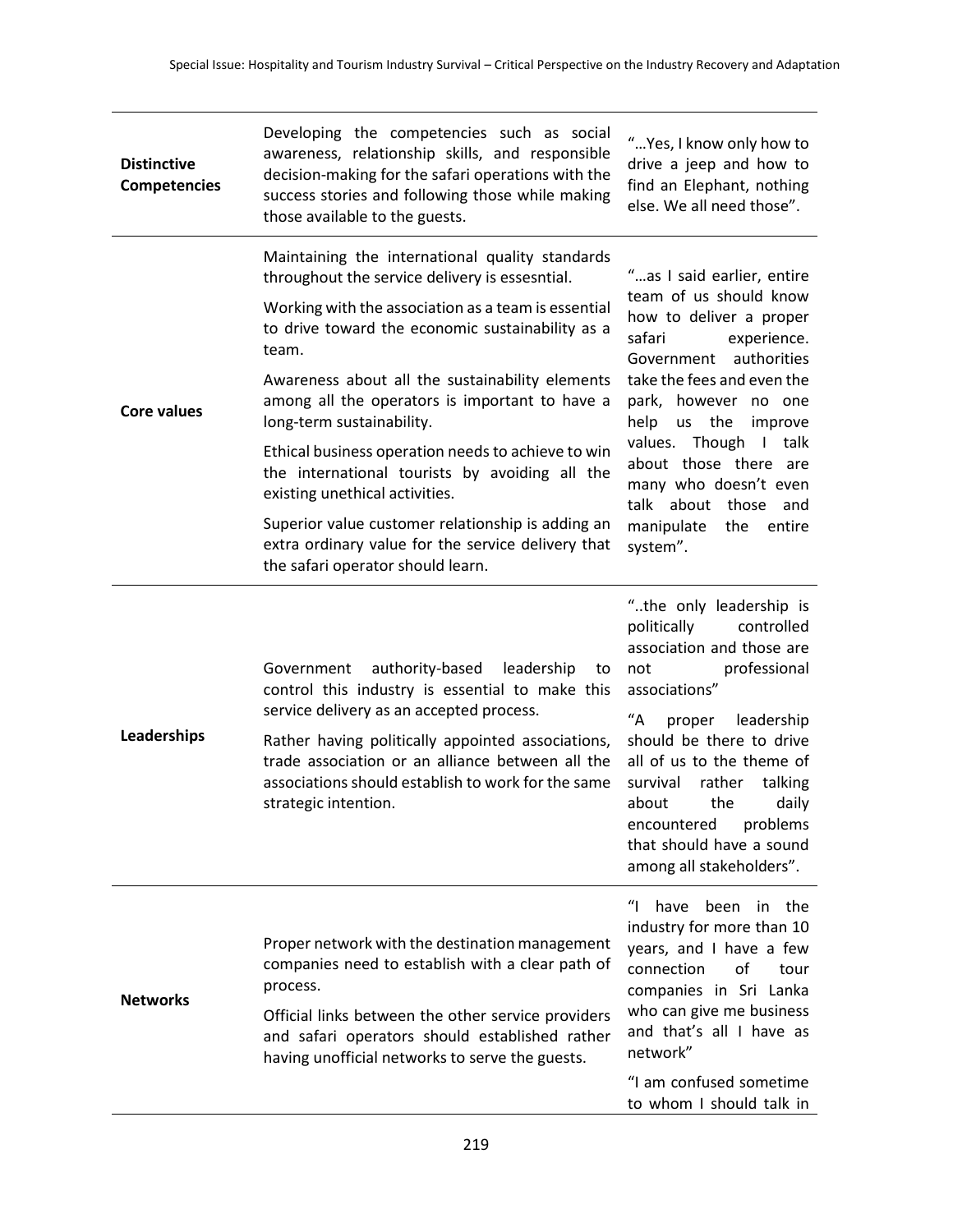|                        |                                                                                                                                                                                                                                                      | the<br>government<br>authorities"                                                                                                                                                                                                                                 |
|------------------------|------------------------------------------------------------------------------------------------------------------------------------------------------------------------------------------------------------------------------------------------------|-------------------------------------------------------------------------------------------------------------------------------------------------------------------------------------------------------------------------------------------------------------------|
| <b>Resources</b>       | The key resource is the automobile and these<br>should maintain at the pre specific quality and<br>standards to make sure the safety of the guest.<br>Knowledge should make available through the<br>associations to improve the knowledge about the | "Minimum standards of<br>jeeps<br>need<br>the<br>to<br>establish as no one knows<br>about those<br>"We as operators, we do<br>have<br>other<br>not<br>any<br>resource as long as it is<br>self-funded"                                                            |
|                        | superior customer service.                                                                                                                                                                                                                           | "I would say knowledge is<br>important<br>that<br>very<br>should make available to<br>us any time"                                                                                                                                                                |
| <b>Partners</b>        | Local and international partners need to introduce<br>to the safari operators through the association to<br>generate more confirmed revenue streams.                                                                                                 | "to be honest I do not<br>have official partnership<br>with any operator or any<br>service provider, and that<br>is same to other jeep<br>owners as well I guess. No<br>got<br>proper<br>one<br>a<br>partnership and no one<br>encouraging such to have<br>even". |
| <b>Collaborations</b>  | Associations should be able to sign collaborations<br>between the industry partners to maintain a long-<br>lasting relationship to attract more visitors to the<br>Minneriya National park.                                                          | "No collaboration with<br>any one even after many<br>years of operations"<br>"I highly believe such will<br>be able to generate more<br>revenue, but I do not<br>know how to do such".                                                                            |
| <b>Risk assessment</b> | Risk assessment need to establish and recovery<br>plan prepare accordingly.<br>Especially during the Easter Sunday attack and<br>COVID-19 pandemic pressure there was no such<br>recovery plan was established as this was missing.                  | "There is no recovery plan<br>to us or to me. If I have my<br>savings,<br>$\mathbf{I}$<br>do<br>can<br>something,<br>else<br>or<br>nothing"<br>"I would like to see such<br>risk and recovery plan to<br>make us surviving"                                       |
|                        |                                                                                                                                                                                                                                                      |                                                                                                                                                                                                                                                                   |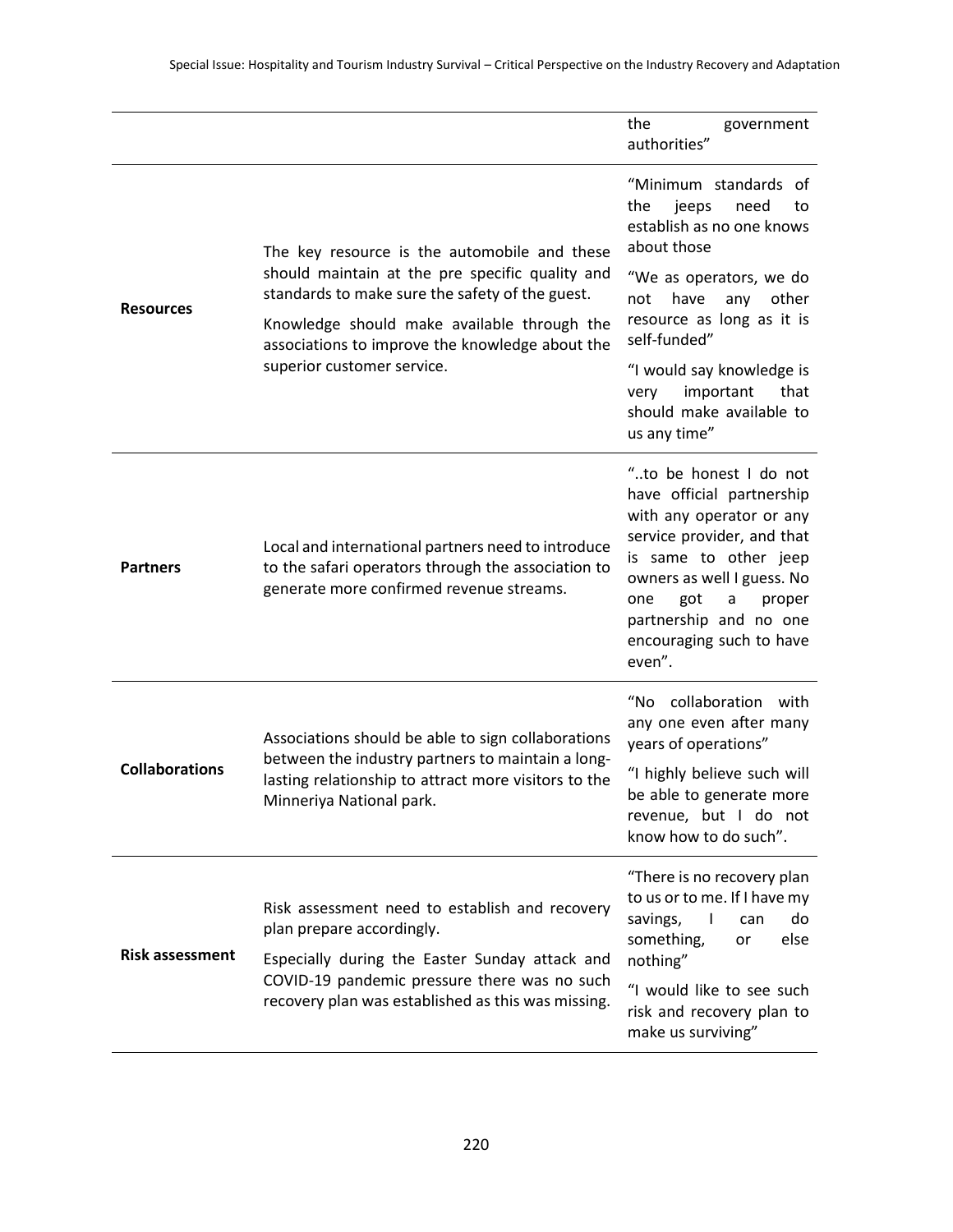#### Table 3: Value drivers through the customer

|                                                                               | Value drivers through the customer                                                                                                                                                                                                                                                                                                                                             | Evidence                                                                                                                                                                                                                                                                                                                                                      |  |  |
|-------------------------------------------------------------------------------|--------------------------------------------------------------------------------------------------------------------------------------------------------------------------------------------------------------------------------------------------------------------------------------------------------------------------------------------------------------------------------|---------------------------------------------------------------------------------------------------------------------------------------------------------------------------------------------------------------------------------------------------------------------------------------------------------------------------------------------------------------|--|--|
| <b>Customer</b><br>segments                                                   | Key customer segments need to<br>identify by the safari operators to know<br>their expectations. This can establish<br>through the association.                                                                                                                                                                                                                                | "what I do is, whoever the guest<br>taking the safari. I do not know about<br>customer groups<br>the<br>or<br>their<br>characteristics. Once they are with me<br>only I ask from them about them".                                                                                                                                                            |  |  |
| value<br><b>Superior</b><br>propositions and<br><b>Customer</b><br>experience | Superior value propositions should be<br>established as a standard to deliver an<br>enhanced customer experience.<br>These should be comfort, wider safari<br>experience, convenience and<br>high<br>quality.                                                                                                                                                                  | "What I do is, accepting the guest and<br>taking the safari to the best I know with<br>what I have. That is all".                                                                                                                                                                                                                                             |  |  |
| <b>Customer process</b>                                                       | A proper process of service delivery<br>should be established as an industry<br>context, and this should make available<br>to the customer to know about the<br>process.                                                                                                                                                                                                       | "No one knows about how to do we<br>deliver the safari experience and<br>guests are inquiring about the process<br>and that is also differs from one guest<br>to another guest and location of the<br>elephants"<br>"Good if we have a defined process<br>about the safari experience to share<br>with the guest, and they will be<br>knowing what to expect" |  |  |
| <b>Channels</b>                                                               | selling channels<br>Adding<br>with<br>a -<br>established methods is essential and<br>making those available with proper<br>awareness is important to have a<br>secured revenue.<br>Such as selling through individual<br>websites and social media channels,<br>linking those to the association main<br>page, government list, tour operators<br>and other service providers. | "As I have mentioned we have only few<br>methods to get business, those are<br>waiting in the park till a tour guide or a<br>client walks to us or waiting till we get<br>a call from a known contact"<br>"This is the main reason why we have<br>lost a secured income and why we do<br>not have a proper future"                                            |  |  |

*Source: Author's work* 

#### **5.4 Value Capture**

Value capturing could be divided to two main parts as financial value capturing and nonfinancial value capturing. Evidence from the interview indicated that the existing safari operators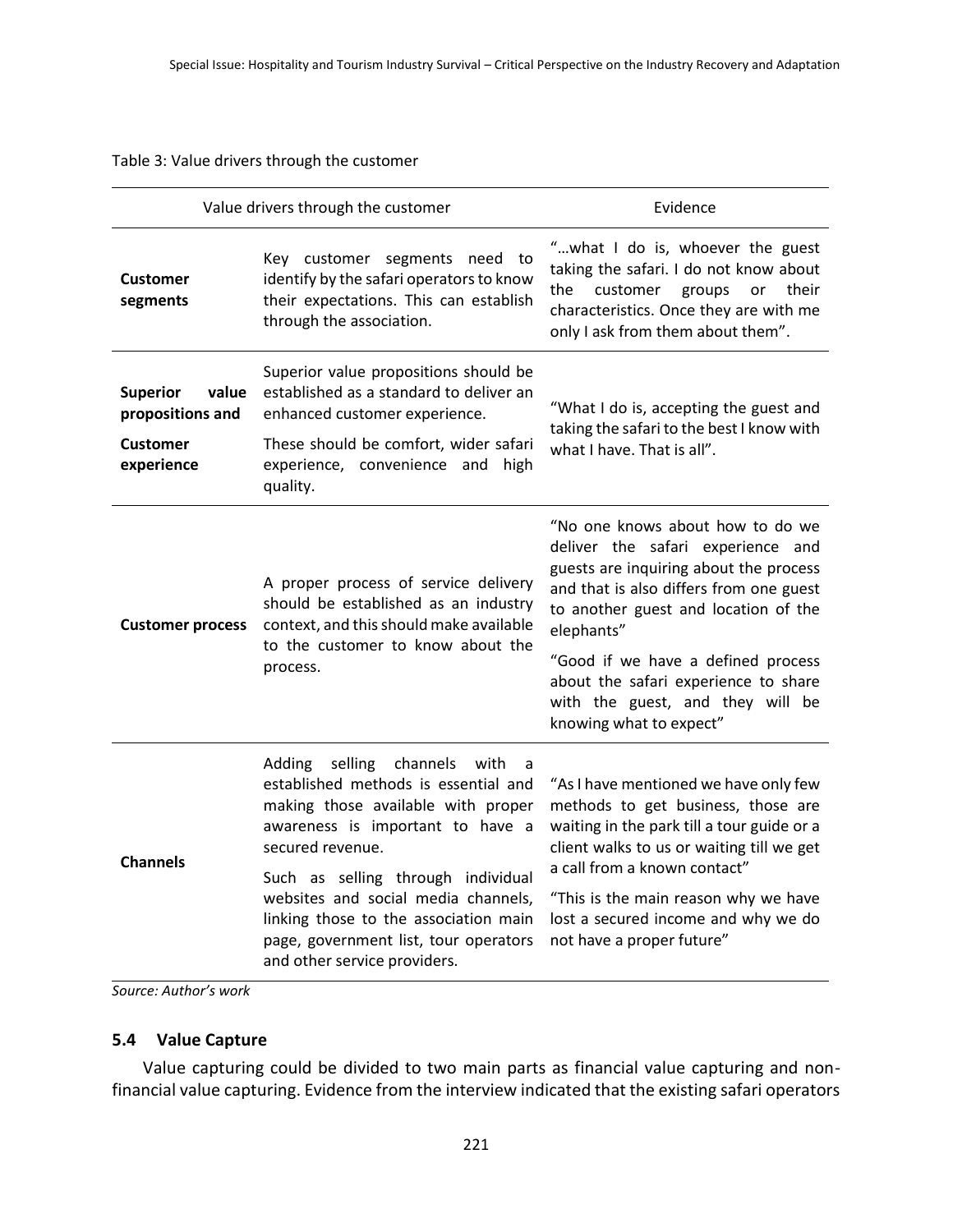have only one value capturing option that is calculation of the revenue and the cost to identify the take home amount. However, Shafer et al. (2005) mentioned value capturing is a fundamental requirement to determine the viability of any business. Based on the suggestions by Shafer et al. (2005) and the interview evidences following the recommended value capturing elements for the proposed business model.

| Value<br><b>Capturing</b><br>initiative | Implementation                                                                                                                                                                                        | <b>Interview evidence</b>                                                                                                                   |  |  |
|-----------------------------------------|-------------------------------------------------------------------------------------------------------------------------------------------------------------------------------------------------------|---------------------------------------------------------------------------------------------------------------------------------------------|--|--|
| <b>Profit and</b>                       | Through a self-prepared profit and<br>loss and cash flow statement account<br>or through a support from an                                                                                            | "I do not do any financial calculations<br>rather listing down what I have spent on<br>earned, just to identify how much I have<br>earned". |  |  |
| cash flow                               | accountant need to prepare for the<br>given time period.                                                                                                                                              | "Better if I have knowledge or the<br>capacity to do such so, I can save more<br>money".                                                    |  |  |
| Revenue                                 | Revenue should be not only the jeep<br>ride. For this experience, proper<br>guided tour, virtual reality options,<br>digital presence of the safari operator<br>and souvenir selling should be added. | "The only revenue is the amount I earn<br>by taking the guest to the park"                                                                  |  |  |
| <b>Customer</b><br>Value                | A customer experience survey need to<br>distribute to the guest through the<br>association and through the individual<br>safari operator to understand the<br>overall satisfaction level.             | "I do not do any customer survey and<br>what I do is talking to the customer at the<br>end of the tour to understand how he<br>feels"       |  |  |
| <b>Employee</b><br>Value                | Creating an encouraging a positive<br>working environment by providing a<br>value to the member.                                                                                                      | "If I need to drive the jeep whenever I am<br>busy, I just ask someone to take my jeep,<br>no any other relationship as an<br>employee".    |  |  |
| <b>Supplier</b><br>Value                | Long lasting sustainable relationships<br>need to establish with a proper<br>awareness.                                                                                                               | "I do not know how to maintain such<br>good relationship with the suppliers, it is<br>just a relationship to get the work done"             |  |  |
| Other<br>stakeholders                   | Identifying the objectives and<br>expectations of the other stakeholders<br>and driving the business for the<br>achievement of those.                                                                 | "I do not have any government<br>relationship or any other company. It is<br>all about me. This might be the reason                         |  |  |

Table 4: Value capturing elements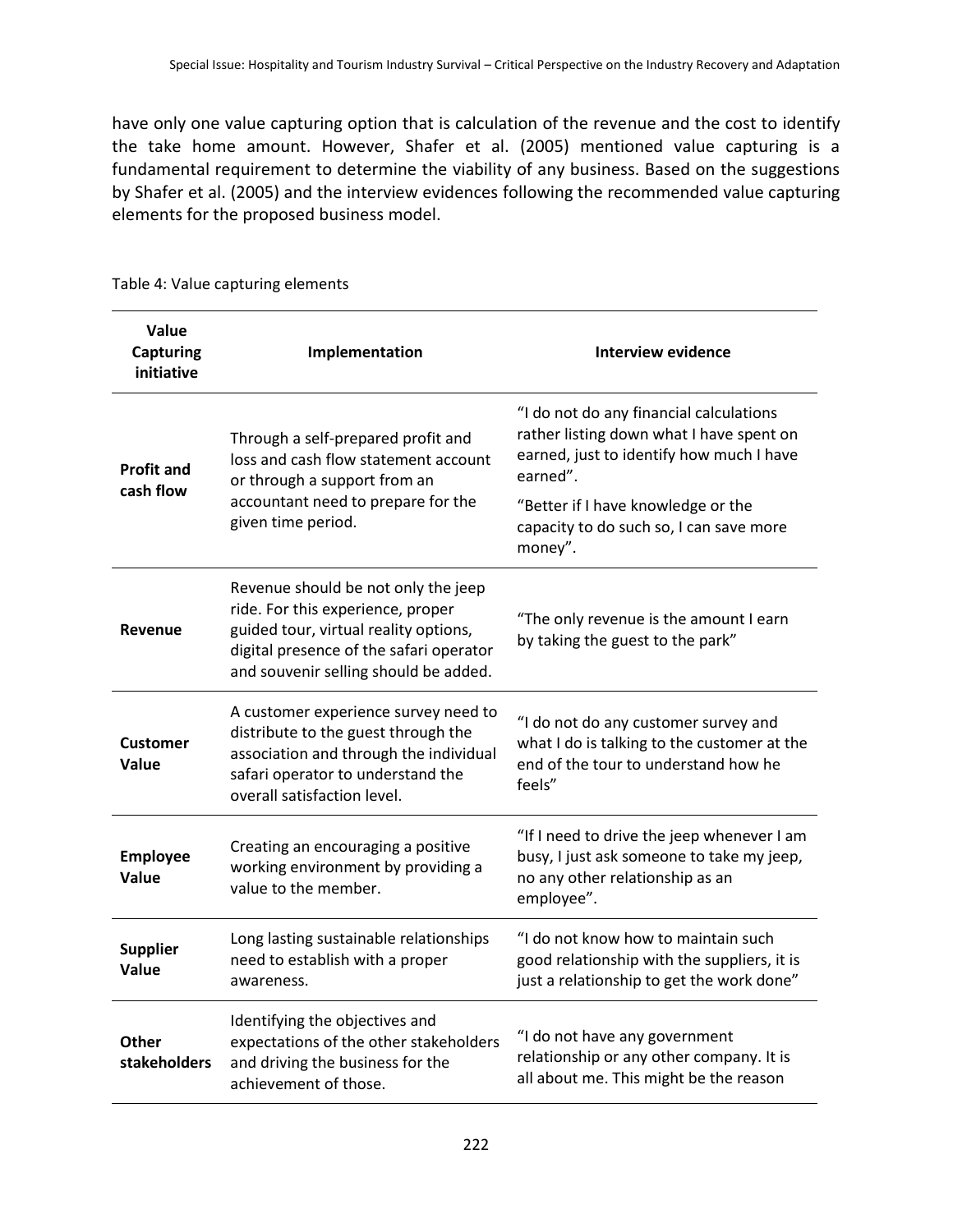why we do not have a proper value to our job and we have low income".

*Source: Author's work*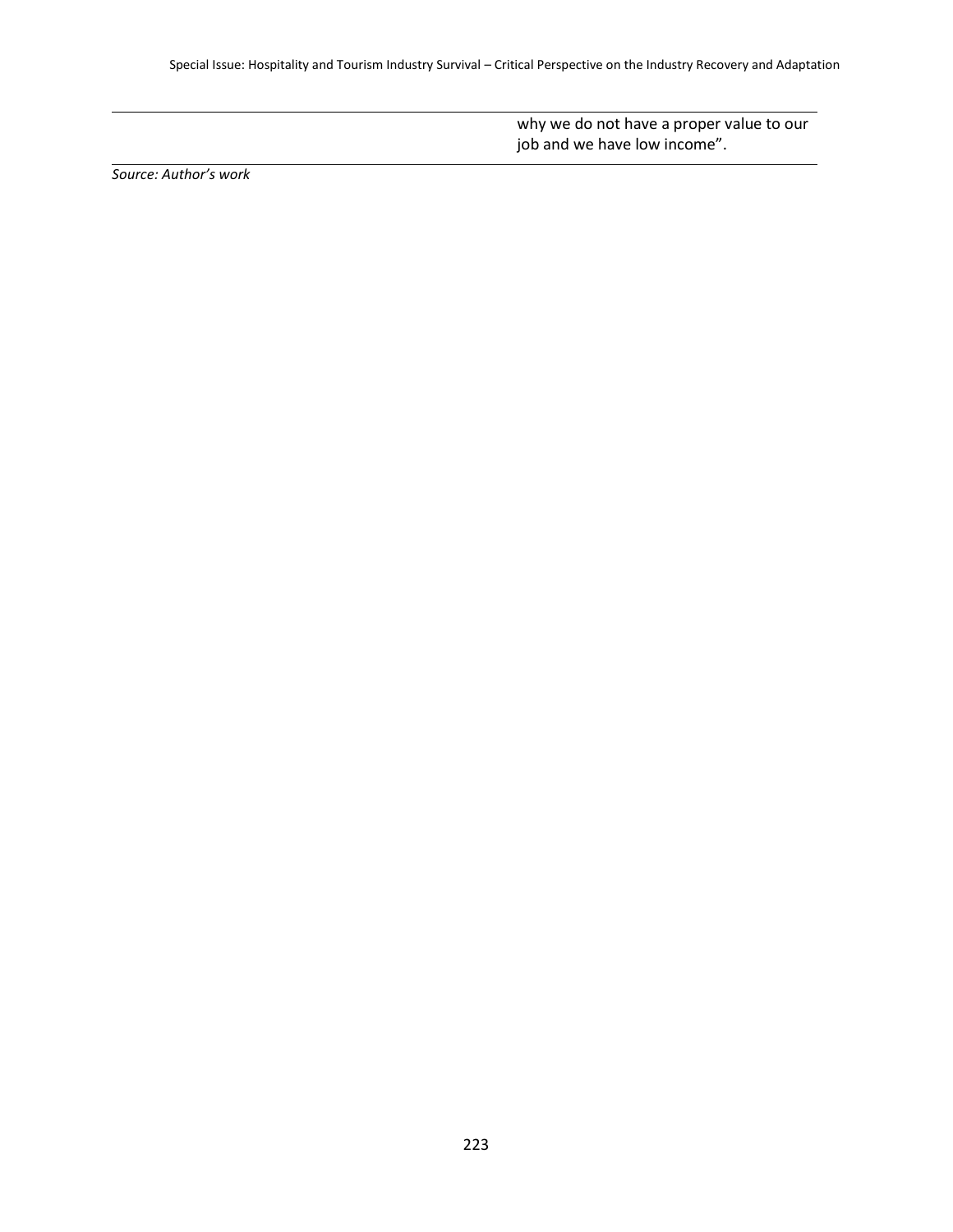In order to implement the proposed value capturing aspects following key performance indicators were suggested as measurements.

| <b>Technology</b>                                      | <b>Service Design</b>                                                                                             | <b>Delivery</b>                                                                                                                  | <b>Marketing</b>                                                                                                                                                                 | <b>Distribution</b>                                                                                                    | <b>Service</b>                                                            |
|--------------------------------------------------------|-------------------------------------------------------------------------------------------------------------------|----------------------------------------------------------------------------------------------------------------------------------|----------------------------------------------------------------------------------------------------------------------------------------------------------------------------------|------------------------------------------------------------------------------------------------------------------------|---------------------------------------------------------------------------|
| System<br>or jeep<br>failures<br>occurred<br>per week. | Number of visits<br>made to the park<br>per month.<br>$\sigma$<br>Number<br>packages which got<br>sold per month. | Number of guests<br>complains<br>per<br>month.<br>Number of satisfied<br>guests per month<br>and their level of<br>satisfaction. | Number<br>of<br>promotional<br>activities<br>that<br>implemented<br>per<br>month.<br>Number of guests<br>that attracted from<br>those promotional<br>activities<br>per<br>month. | which<br>Revenue<br>generated from tour<br>social<br>operator,<br>media<br>platforms<br>and other selling<br>channels. | Number of<br>tour<br>cancellations<br>per<br>week<br>and<br>per<br>month. |

Figure 2: *Key Performance Indicators* Source: Author's work adopted from Kaplan et al (2004)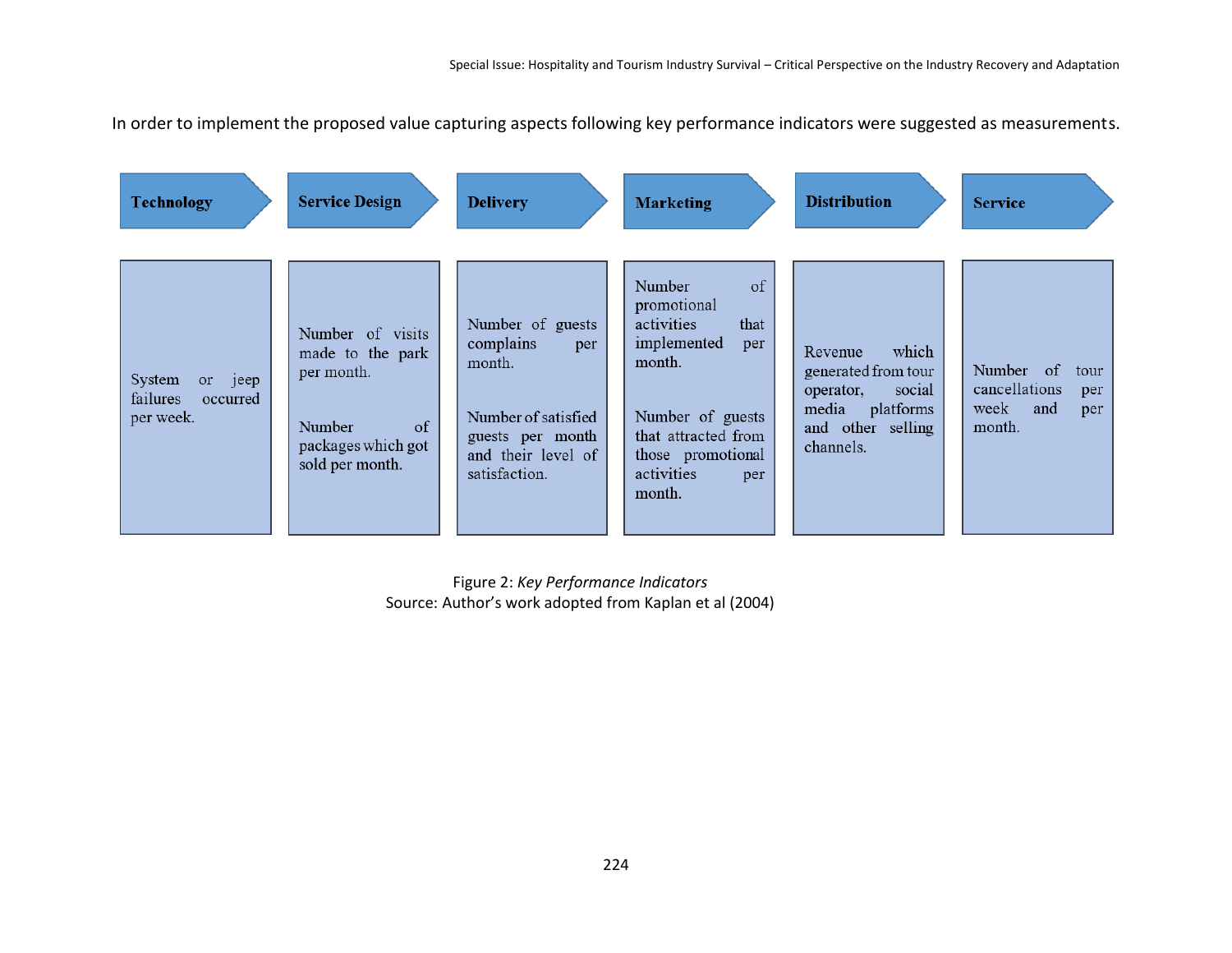## **6 Conclusions**

As explained in the introduction section, economic sustainability of the safari operators in the Minneriya National Park is limited not only to revenue opportunities, but also failure to achieve the other sustainable elements as well. This has led many operators to leave the industry and defined as a less competitive status. Most of the tour operators are lack of knowledge about the economic sustainability and this identified as the barrier for the development of the industry. Inappropriate business model is the operational barrier to stimulate this sustainable development and long-survival. This is not, of course, always the case. Some of the tour operators were observed with developments.

Nevertheless, the evidence from the case study reveals that operators were failed to operate an economically sustainable business model including proper elements to lay the foundation for their business to drive to long-term survival. Partnerships, alliances, customer relationships management, value creation, value generation etc… largely excluded from safari operators' activities. Limited awareness about the value delivery is the key reason for this level of low level activities planning. Delivery of this safari experience is largely dominate by the DMCs.

In other words, although the Sri Lanka tourism is developing, the opportunities were not grabbed by the safari operators in Sri Lanka. Therefore, it is recommended to follow up the proposed business model as most of the operators are willing to implement for greater benefits in long-term with the economic sustainability. Application, measuring the results and successfulness need to explore in a future research agenda.

# **7 References**

- Aththanayaka, A. M. C. P., Siyasinghe, D. P., & Prakash, T. G. S. L. (2019). Commercial Safari Jeep Drivers'perspectives On Mitigation Of Traffic Congestion In The Ruhunu National Park (Yala), Sri Lanka. *Wildlanka Journal of The Department of Wildlife Conservation of Sri Lanka*, 7(2).
- Barnes, S.J., Mattsson, J. and Sørensen, F., 2016. Remembered experiences and revisit intentions: A longitudinal study of safari park visitors. Tourism Management, 57, pp.286-294.
- Becker, C., Betz, S., Chitchyan, R., Duboc, L., Easterbrook, S. M., Penzenstadler, B., ... & Venters, C. C. (2015). Requirements: The key to sustainability. IEEE Software, 33(1), 56-65.
- Department of wildlife conservation Sri Lanka (2012) Minneriya National Park Map, Available from: http://www.dwc.gov.lk/Aoldsite/library/Minneriya.pdf (Accessed 22nd January 2021)
- Department of wildlife conservation (2012) Protected area under the department of wildlife conservation, Available from: [http://www.dwc.gov.lk/Aoldsite/library/Protected\\_AreaMap.html](http://www.dwc.gov.lk/Aoldsite/library/Protected_AreaMap.html) (Assessed  $15<sup>th</sup>$  July 2021)
- Department of wildlife conservation (2008) Biodiversity Baseline Survey:Minneriya National Park, Available from:

[http://www.dwc.gov.lk/Aoldsite/documents%20in%20word%20and%20pdf/BBS\\_Minneriya\\_report](http://www.dwc.gov.lk/Aoldsite/documents%20in%20word%20and%20pdf/BBS_Minneriya_report.PDF) [.PDF](http://www.dwc.gov.lk/Aoldsite/documents%20in%20word%20and%20pdf/BBS_Minneriya_report.PDF) (Accessed 16th July 2021).

Gnanapala, A., & Jayalath, D. N. D. (2020). Socio-Economic Impact Of Wildlife Tourism On Local Community With Special Refernce To Yala National Park, Sri Lanka. Sustainable tourism: Shaping a Better Future, 92.

Harris, R., Williams, P., & Griffin, T. (Eds.). (2012). Sustainable tourism. Routledge.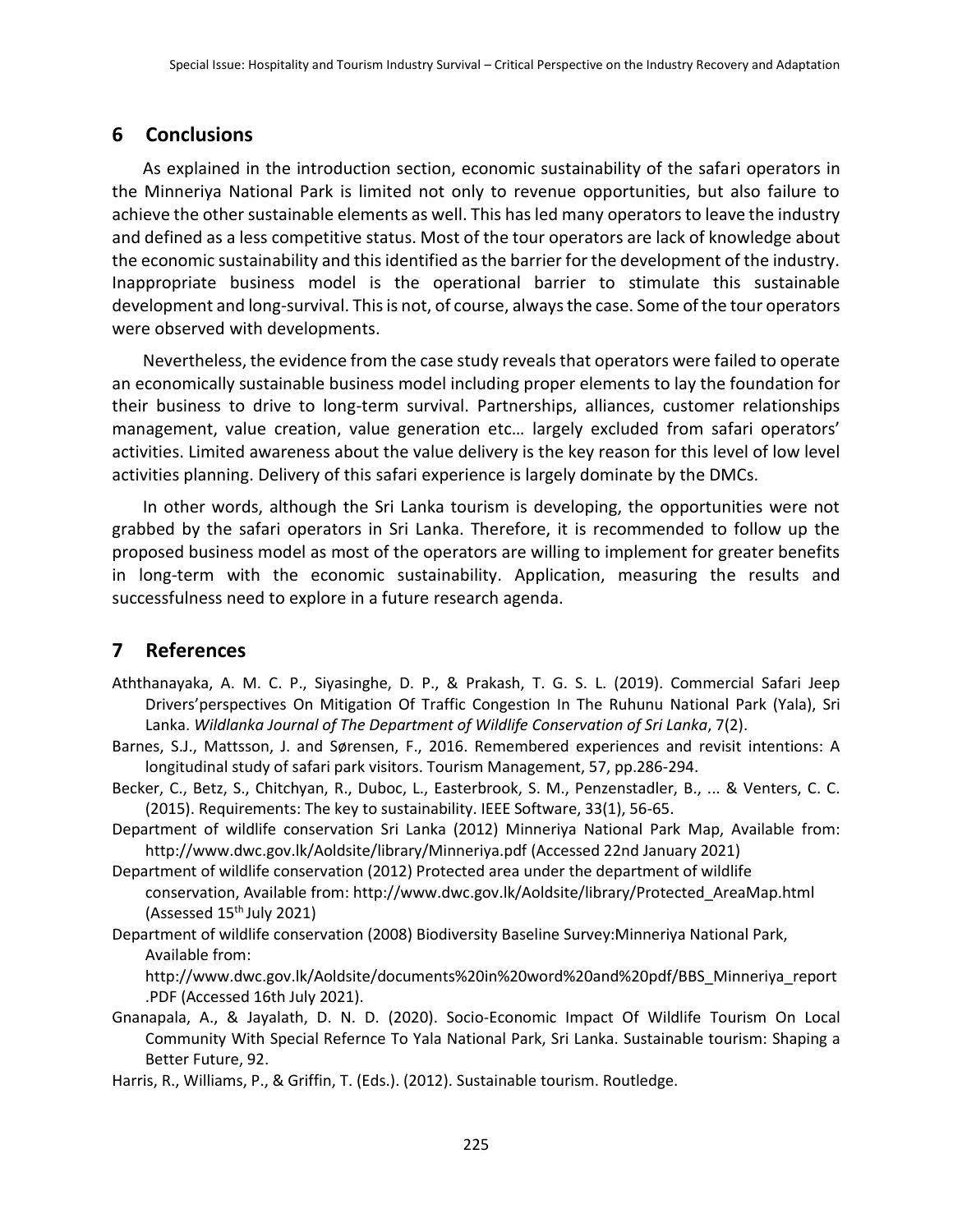- Jeremy, B., Ratnayake, I., & Gnanapala, A. C. (2017). Managing Wildlife Tourism in Sri Lanka: Opportunities and Challenges. Wilderness of Wildlife Tourism, 161-186.
- Kariyawasam, S. and Sooriyagoda, K., (2017) Local inclusiveness in National Parks a case study of Udawalawe National Park, Sri Lanka.
- Kaplan, R. S., Kaplan, R. E., Norton, D. P., Davenport, T. H., & Norton, D. P. (2004). *Strategy maps: Converting intangible assets into tangible outcomes*. Harvard Business Press.
- Lugoda, U. (2020, January 12, 2020) Wildlife tourism: Is Sri Lanka doing it right? The Sunday Morning, <https://www.themorning.lk/wildlife-tourism-is-sri-lanka-doing-it-right/>
- Moore, S., & Newsome, D. (2016). Determining carrying capacities as necessary to set limits of acceptable change. IUCN 1B Management Guidelines. In S. A. Casson, V. G. Martin, A. Watson, A. Stringer, & C. F. Kormos (Eds.). Wilderness Protected Areas: Management Guidelines for IUCN Category 1b Protected AreasSwitzerland: Gland (IUCN 166 pp).
- Newsome, D., Moore, S., & Dowling, R. (2013). Natural area tourism: Ecology, impacts and management. Clevedon, UK: Channel View Publications.

Nillegoda, L., Mahanama, P. K. S., & Ranasinghe, T. K. G. P. (2013). Identification of evaluating criteria for sustainable visitor management of national parks in Sri Lanka. Proceedings of the Seventh FARU International Research Symposium – 2013. Available: http://dl.lib.uom.lk/bitstream/handle/123/9881/Identification%20of%20Evaluating%20Criteria%20 for%20Sustainable%20Visitor.pdf?sequence=1&isAllowed=y

- Oriel, E., Jayantha, D., & Dissanayaka, A. (2021). Dialogic Elephant and Human Relations in Sri Lanka as Social Practices of Cohabitation. Communicating in the Anthropocene: Intimate Relations, 127.
- Osterwalder, A., & Pigneur, Y. (2010). Business model generation: a handbook for visionaries, game changers, and challengers. John Wiley & Sons
- Prakash, S. L., Perera, P., Newsome, D., Kusuminda, T., & Walker, O. (2019). Reasons for visitor dissatisfaction with wildlife tourism experiences at highly visited national parks in Sri Lanka. Journal of Outdoor Recreation and Tourism, 25, 102-112.
- Perera, P., Senevirathna, M. C., & Vlosky, R. P. (2015). Recreationist perspectives, attitudes, and perceptions towards national park management in Sri Lanka. Turizam: znanstveno-stručničasopis, 63(4), 497–514.
- Ranaweerage, E., Ranjeewa, A. D., & Sugimoto, K. (2015). Tourism-induced disturbance of wildlife in protected areas: A case study of free ranging elephants in Sri Lanka. Global Ecology and Conservation, 4, 625-631.
- Rathnayake, R. M. (2015). How does 'crowding' affect visitor satisfaction at the Horton Plains National Park in Sri Lanka? Tourism Management Perspectives, 16, 129–138. https://doi.org/10.1016/j.tmp.2015.07.018.
- Rathnayake, R. M., & Gunawardena, U. A. (2014). Enjoying elephant watching: A study on social carrying capacity of Kawdulla National Park in Sri Lanka. Sabaragamuwa University Journal, 12(1), 23. https://doi.org/10.4038/suslj.v12i1.6984.
- Ranasinghe, R., Kumudulali, U., & Ranaweera, A. (2019). The role of park attributes in visitor satisfaction: evidence from Minneriya National Park in Sri Lanka. Journal of Sustainable Tourism and Entrepreneurship (JoSTE), 1(1), 87-104.
- Rathnayake, R.M.W. (2016) Pricing the enjoyment of 'elephant watching' at the Minneriya National Park in Sri Lanka: An analysis using CVM. Tourism Management Perspectives 18. 26–33. Available from: <https://daneshyari.com/article/preview/1013580.pdf> (Accessed 10th July 2021)
- Shafer, S.M., Smith, H.J. and Linder, J.C., 2005. The power of business models. Business horizons, 48(3), pp.199-207.
- Sumanapala, D. (2018). A review: National parks in Sri Lanka and impending development and research. Asian J. Tour. Res, 3, 121-147.